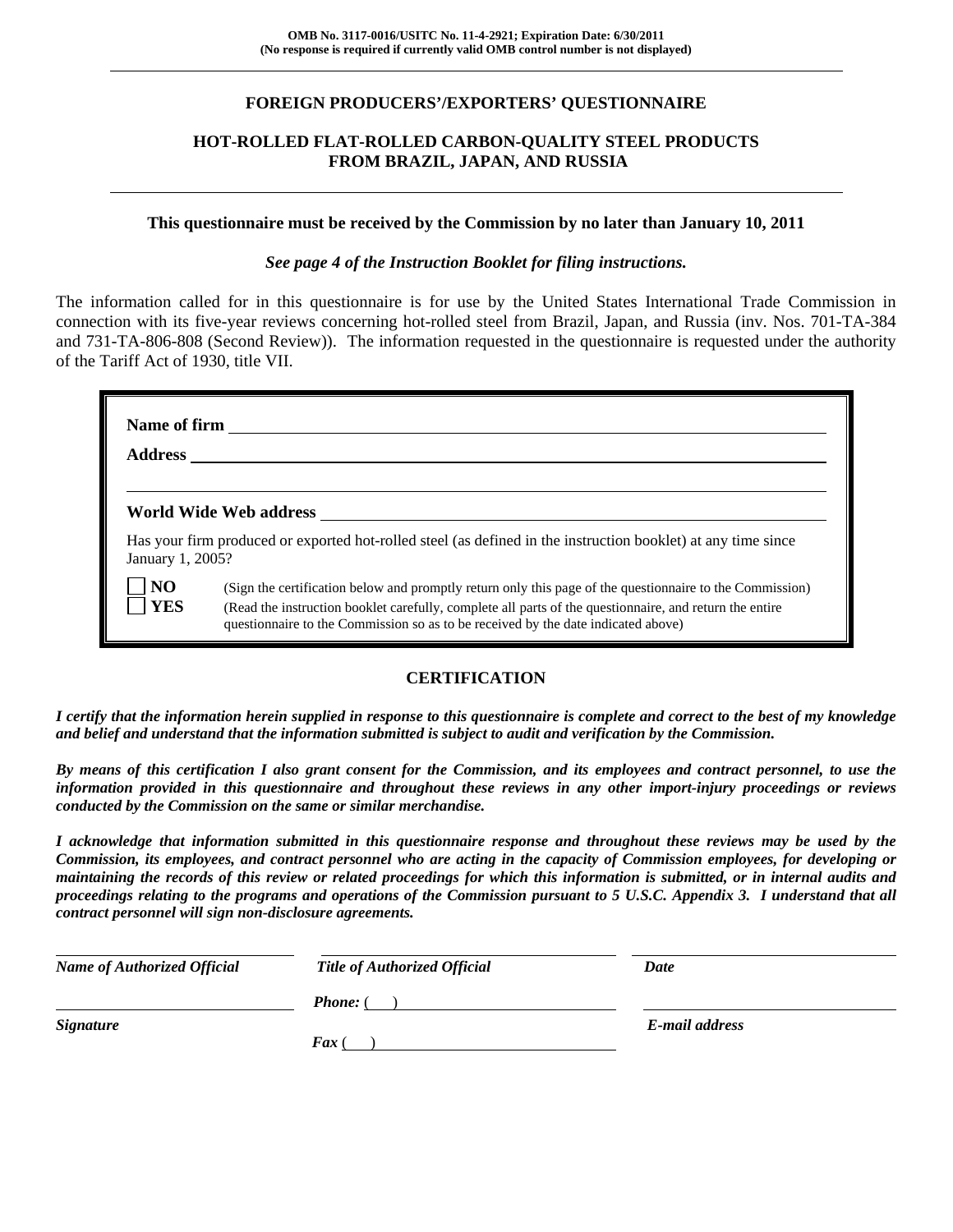### **PART I.--GENERAL INFORMATION**

 $\overline{a}$ 

The questions in this questionnaire have been reviewed with market participants to ensure that issues of concern are adequately addressed and that data requests are sufficient, meaningful, and as limited as possible. Public reporting burden for this questionnaire is estimated to average 30 hours per response, including the time for reviewing instructions, searching existing data sources, gathering the data needed, and completing and reviewing the questionnaire. Send comments regarding the accuracy of this burden estimate or any other aspect of this collection of information, including suggestions for reducing the burden, to the Office of Investigations, U.S. International Trade Commission, 500 E Street, SW, Washington, DC 20436.

I-1a. **OMB statistics.--**Please report below the actual number of hours required and the cost to your firm of preparing the reply to this questionnaire and completing the form.

hours dollars

- I-1b. **OMB feedback.--**We are interested in any comments you may have for improving this questionnaire in general or the clarity of specific questions. Please attach such comments to your response or send them to the above address.
- I-2. **Establishments covered.--**Provide the name and address of establishment(s) covered by this questionnaire (see page 3 of the instruction booklet for reporting guidelines). If your firm is publicly traded, please specify the stock exchange and trading symbol.

I-3. **U.S. importers.--**Please provide the names, street addresses (not P.O. boxes), contacts, telephone numbers, and e-mail addresses of the **FIVE** largest U.S. importers of your firm's hot-rolled steel in 2010 (based upon quantity of hot-rolled steel exported by your firm to the United States).

| No.          | Importer's name | <b>Contact person</b> | <b>E-mail address</b> | Area<br>code and<br>telephone<br>number | Share of<br>your 2010<br>exports<br>$(\%)$ |
|--------------|-----------------|-----------------------|-----------------------|-----------------------------------------|--------------------------------------------|
| 1            |                 |                       |                       |                                         |                                            |
| $\mathbf{2}$ |                 |                       |                       |                                         |                                            |
| 3            |                 |                       |                       |                                         |                                            |
| 4            |                 |                       |                       |                                         |                                            |
| 5            |                 |                       |                       |                                         |                                            |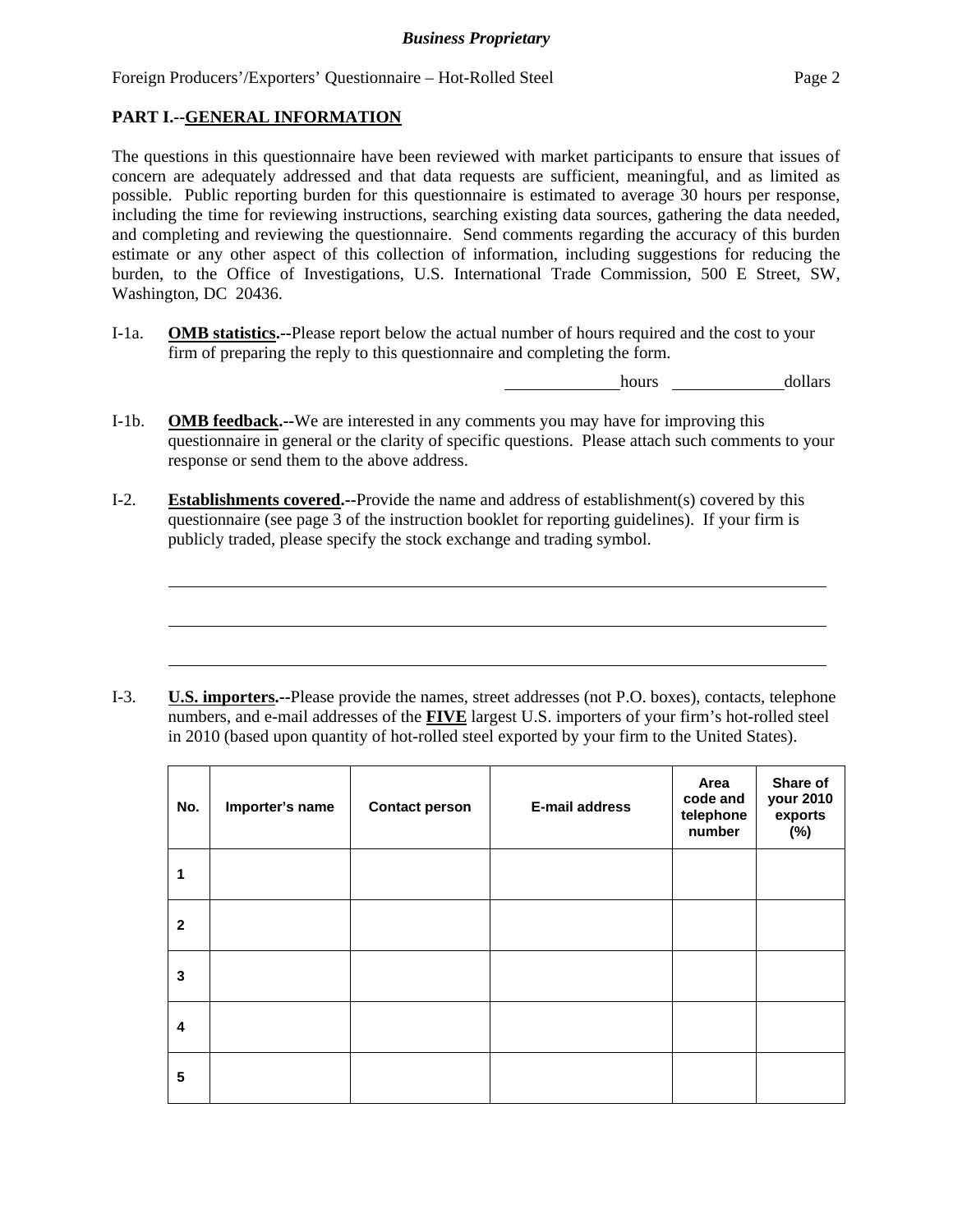# **PART I.--GENERAL INFORMATION--***Continued*

|                             | <b>U.S. production.</b> --Does your firm or any related firm produce, have the capability to produce, or<br>have any plans to produce hot-rolled steel in the United States or other countries?                                                                                                     |
|-----------------------------|-----------------------------------------------------------------------------------------------------------------------------------------------------------------------------------------------------------------------------------------------------------------------------------------------------|
| $\overline{\phantom{a}}$ No | $\Box$ Yes--Please name the firm(s) and country(ies) below and, if U.S. producer(s),<br>ensure that they complete the Commission's producer questionnaire<br>(contact Joshua Kaplan (202-205-3184 or joshua.kaplan@usitc.gov)<br>for copies of that questionnaire).                                 |
|                             |                                                                                                                                                                                                                                                                                                     |
|                             | U.S. importation.--Does your firm or any related firm import or have any plans to import hot-<br>rolled steel into the United States?                                                                                                                                                               |
| $\exists$ No                | $\blacksquare$ Yes--Please name the firm(s) below and ensure that they complete the<br>Commission's importer questionnaire (contact Joshua Kaplan (202-<br>205-3184 or joshua.kaplan@usitc.gov) for copies of that<br>questionnaire).                                                               |
|                             |                                                                                                                                                                                                                                                                                                     |
|                             |                                                                                                                                                                                                                                                                                                     |
| steel?                      | <b>Business plan.</b> --In Parts II and III of this questionnaire we request a copy of your company's<br>business plan. Does your company or any related firm have a business plan or any internal<br>documents that describe, discuss, or analyze expected future market conditions for hot-rolled |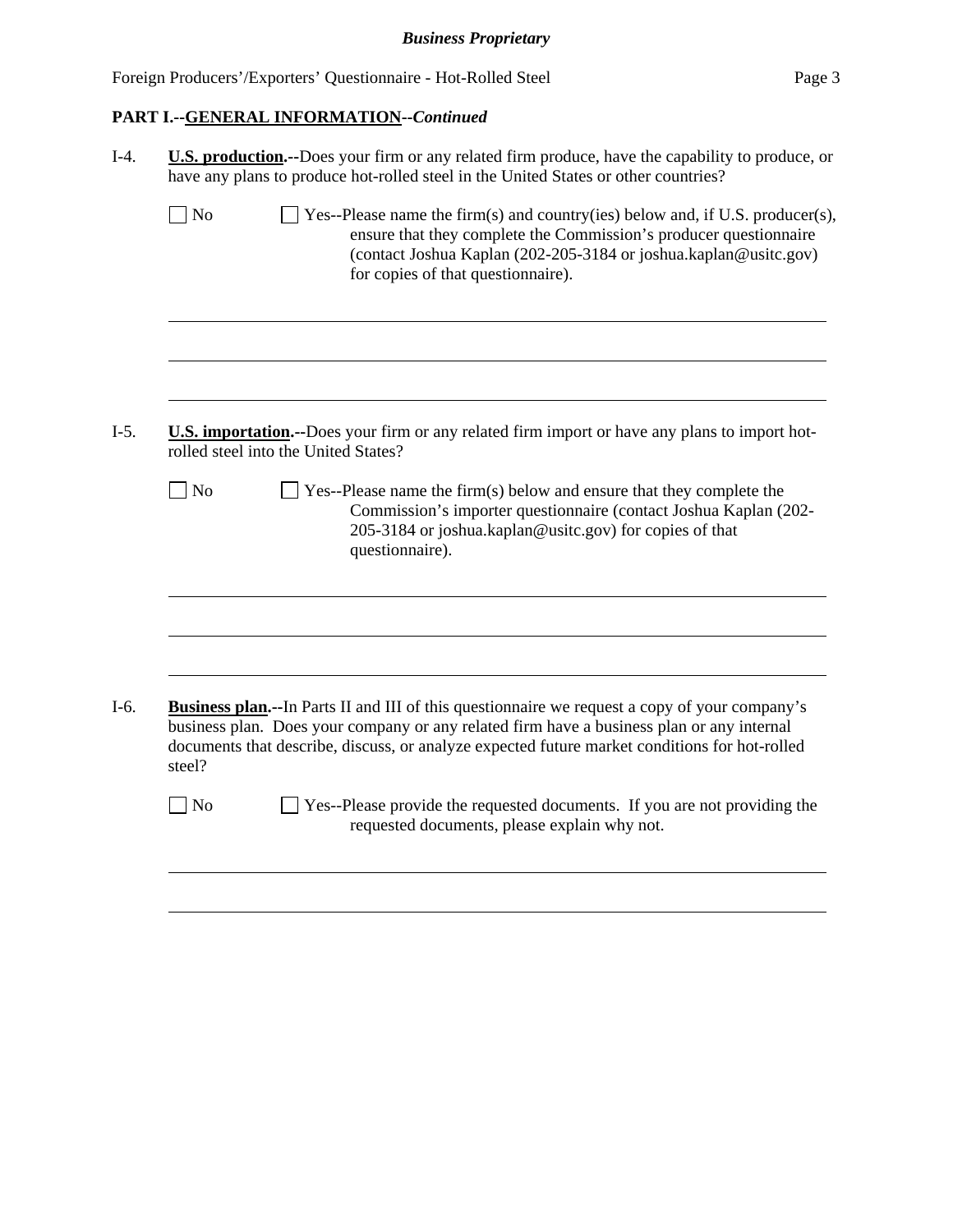### **PART II.--TRADE AND RELATED INFORMATION**

Further information on this part of the questionnaire can be obtained from Joshua Kaplan (202-205-3184, joshua.kaplan@usitc.gov). **Supply all data requested on a calendar-year basis**.

II-1. Please identify the individual to be contacted regarding the confidential information requested in part II.

|                                                    | $\text{Telephone: } ($ $)$                                                                                                                                                                                      |
|----------------------------------------------------|-----------------------------------------------------------------------------------------------------------------------------------------------------------------------------------------------------------------|
| Fax: $($ )                                         |                                                                                                                                                                                                                 |
| (check as many as appropriate)                     | <b>Changes in operations.</b> --Please indicate whether your firm has experienced any of the following<br>changes in relation to the production of hot-rolled steel since January 1, 2005.<br>(please describe) |
|                                                    |                                                                                                                                                                                                                 |
|                                                    | <u> 1989 - Johann Stein, fransk politik (d. 1989)</u>                                                                                                                                                           |
|                                                    |                                                                                                                                                                                                                 |
|                                                    |                                                                                                                                                                                                                 |
|                                                    | <u> 1989 - Johann Barn, amerikansk politiker (</u> † 1908)                                                                                                                                                      |
|                                                    |                                                                                                                                                                                                                 |
| prolonged shutdowns or<br>importation curtailments |                                                                                                                                                                                                                 |
| revised labor agreements                           |                                                                                                                                                                                                                 |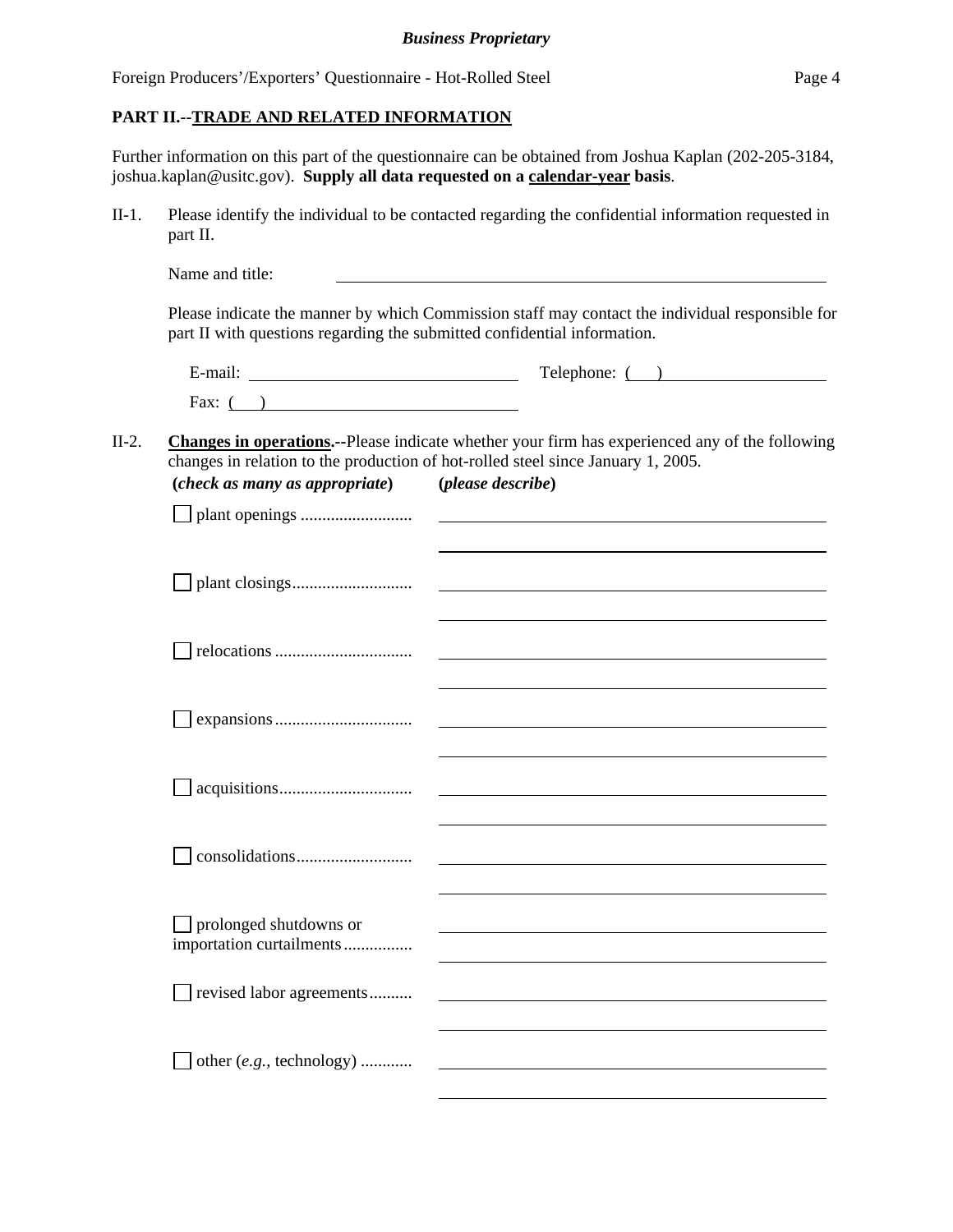## *Business Proprietary*

Foreign Producers'/Exporters' Questionnaire - Hot-Rolled Steel Page 5

### **PART II.--TRADE AND RELATED INFORMATION--***Continued*

|         | <b>Anticipated changes in operations.</b> --Does your firm anticipate any changes in the character of<br>your operations or organization (as noted above) relating to the production of hot-rolled steel in<br>the future? |                                                                                                                                                                                                                                                                                                                                                                                                           |  |  |  |  |  |
|---------|----------------------------------------------------------------------------------------------------------------------------------------------------------------------------------------------------------------------------|-----------------------------------------------------------------------------------------------------------------------------------------------------------------------------------------------------------------------------------------------------------------------------------------------------------------------------------------------------------------------------------------------------------|--|--|--|--|--|
|         | <b>No</b>                                                                                                                                                                                                                  | Yes-Supply details as to the time, nature, and significance of such changes<br>and provide underlying assumptions, along with relevant portions of<br>business plans or other supporting documentation that address this<br>issue. Include in your response a specific projection of your firm's<br>capacity to produce hot-rolled steel (in short tons) for 2011 and<br>2012.                            |  |  |  |  |  |
| $II-4.$ | steel were to be revoked?                                                                                                                                                                                                  | <b>Anticipated changes in operations in the event the order is revoked.</b> --Would your firm<br>anticipate any changes in the character of your operations or organization (as noted above)<br>relating to the production of hot-rolled steel in the future if the countervailing duty order (Brazil),<br>antidumping duty orders (Brazil and Japan), and/or suspension agreement (Russia) on hot-rolled |  |  |  |  |  |
|         | <b>No</b>                                                                                                                                                                                                                  |                                                                                                                                                                                                                                                                                                                                                                                                           |  |  |  |  |  |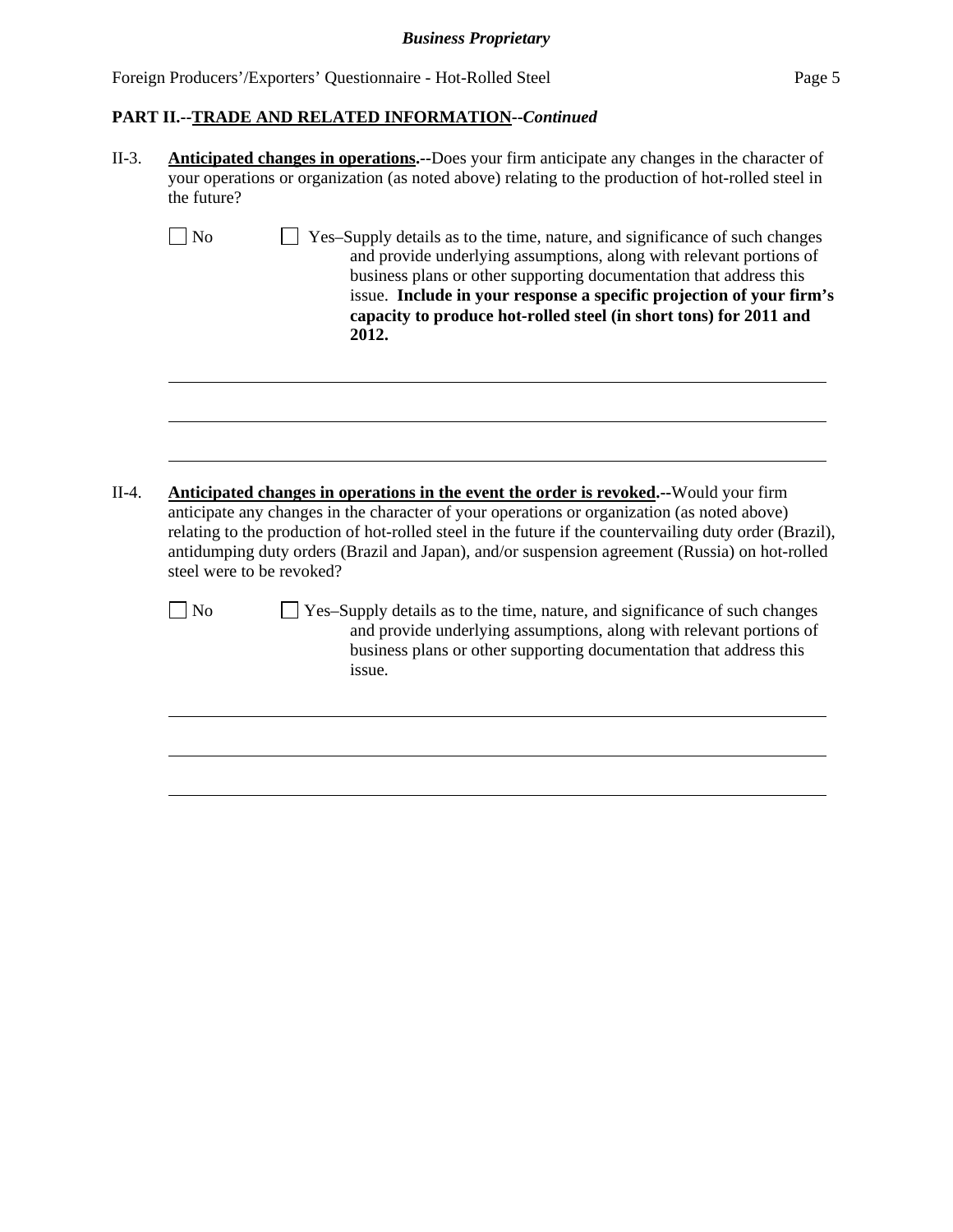- II-5. **Same equipment, machinery, and workers.—**Has your firm since January 1, 2005 produced, or does your firm anticipate producing in the future, other products on the same equipment and machinery used in the production of hot-rolled steel and/or using the same production and related workers employed to produce hot-rolled steel? Examples include hot-rolled alloy steel and discrete plate produced on a Steckel mill. Please do not include downstream products produced from internally consumed hot-rolled steel; these products are addressed below in question II-8.
	- No Ses--List the following information regarding production of these products.

| <b>Product</b> | <b>Period</b>                                 | <b>Basis for allocation of capacity and</b><br>employment data (indicate if different)                                                                                                                                     |
|----------------|-----------------------------------------------|----------------------------------------------------------------------------------------------------------------------------------------------------------------------------------------------------------------------------|
|                |                                               |                                                                                                                                                                                                                            |
|                |                                               |                                                                                                                                                                                                                            |
|                | products, using the same equipment and labor? | <b>Production shifting.</b> --Is your firm able to switch production between hot-rolled steel and other<br>products in response to a relative change in the price of hot-rolled steel vis-a-vis the price of other         |
| N <sub>0</sub> |                                               | $\Box$ Yes---Please identify the other products, the approximate time and cost<br>involved in switching, and the minimum relative price change required<br>for your firm to switch production to or from hot-rolled steel. |
|                |                                               |                                                                                                                                                                                                                            |
|                |                                               |                                                                                                                                                                                                                            |
|                |                                               |                                                                                                                                                                                                                            |

II-7. **Constraints on production.—** Please identify bottlenecks in your firm's production of hot-rolled steel and describe your plans and efforts to alleviate any such bottlenecks.

l l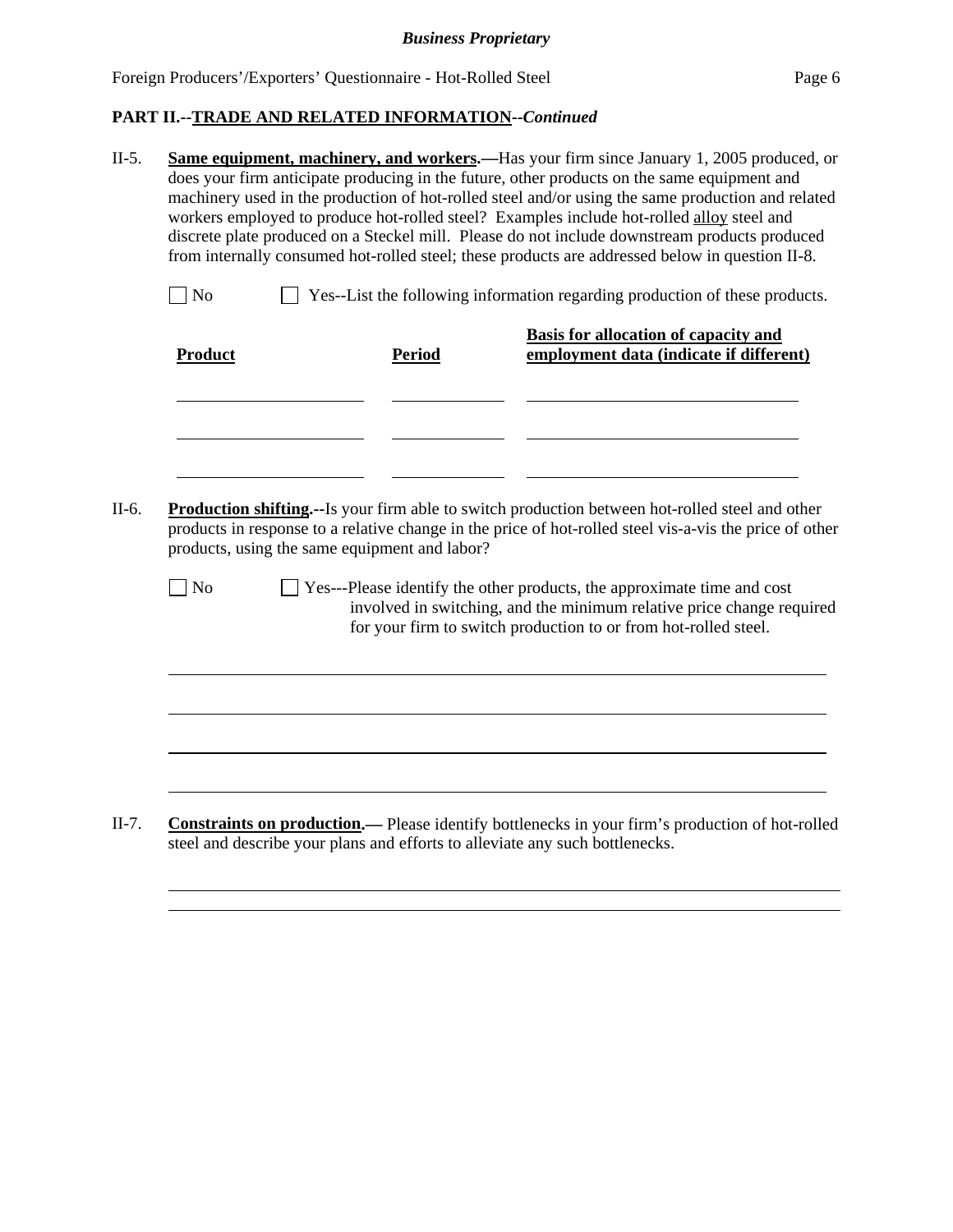II-8. **Overall production capability.—**Please report your firm's production capability for slab, hot strip mill products, and downstream products during the periods specified below.

| (Quantity in short tons)                                                                     |      |      |      |      |      |                                                        |
|----------------------------------------------------------------------------------------------|------|------|------|------|------|--------------------------------------------------------|
| <b>Item</b>                                                                                  | 2005 | 2006 | 2007 | 2008 | 2009 | 2010                                                   |
| <b>Slab Casting:</b>                                                                         |      |      |      |      |      |                                                        |
| <b>Average Production Capacity</b>                                                           |      |      |      |      |      |                                                        |
| Production                                                                                   |      |      |      |      |      |                                                        |
| <b>Hot Strip Mill:</b>                                                                       |      |      |      |      |      | Please provide 2010 data on the following page per the |
| <b>Average Production Capacity</b>                                                           |      |      |      |      |      |                                                        |
| Subject Production <sup>1</sup>                                                              |      |      |      |      |      |                                                        |
| Nonsubject Production <sup>2</sup>                                                           |      |      |      |      |      |                                                        |
| Cold-Rolled Steel <sup>3</sup> :                                                             |      |      |      |      |      |                                                        |
| <b>Average Production Capacity</b>                                                           |      |      |      |      |      |                                                        |
| Production                                                                                   |      |      |      |      |      |                                                        |
| <b>Coated Steel<sup>4</sup>:</b>                                                             |      |      |      |      |      |                                                        |
| <b>Average Production Capacity</b>                                                           |      |      |      |      |      | uction                                                 |
| Production                                                                                   |      |      |      |      |      | 븂                                                      |
| Steel Plate (Cut from Coils):                                                                |      |      |      |      |      |                                                        |
| <b>Average Production Capacity</b>                                                           |      |      |      |      |      |                                                        |
| Production                                                                                   |      |      |      |      |      |                                                        |
| <b>Tubular Products:</b>                                                                     |      |      |      |      |      |                                                        |
| <b>Average Production Capacity</b>                                                           |      |      |      |      |      |                                                        |
| Production                                                                                   |      |      |      |      |      |                                                        |
| Please note that production reported in this line should match that reported in Table II-15. |      |      |      |      |      |                                                        |

<sup>1</sup> Please note that production reported in this line should match that reported in Table II-15.<br>
<sup>2</sup> Examples include hot-rolled  $\underline{\text{allow}}$  steel and discrete plate produced on a Steckel mill.<br>
<sup>3</sup> Includes steel for fur

4 All metallic-flat-rolled steel flat products including galvanized and aluminized steel, tin-plate, and terne-coated steel.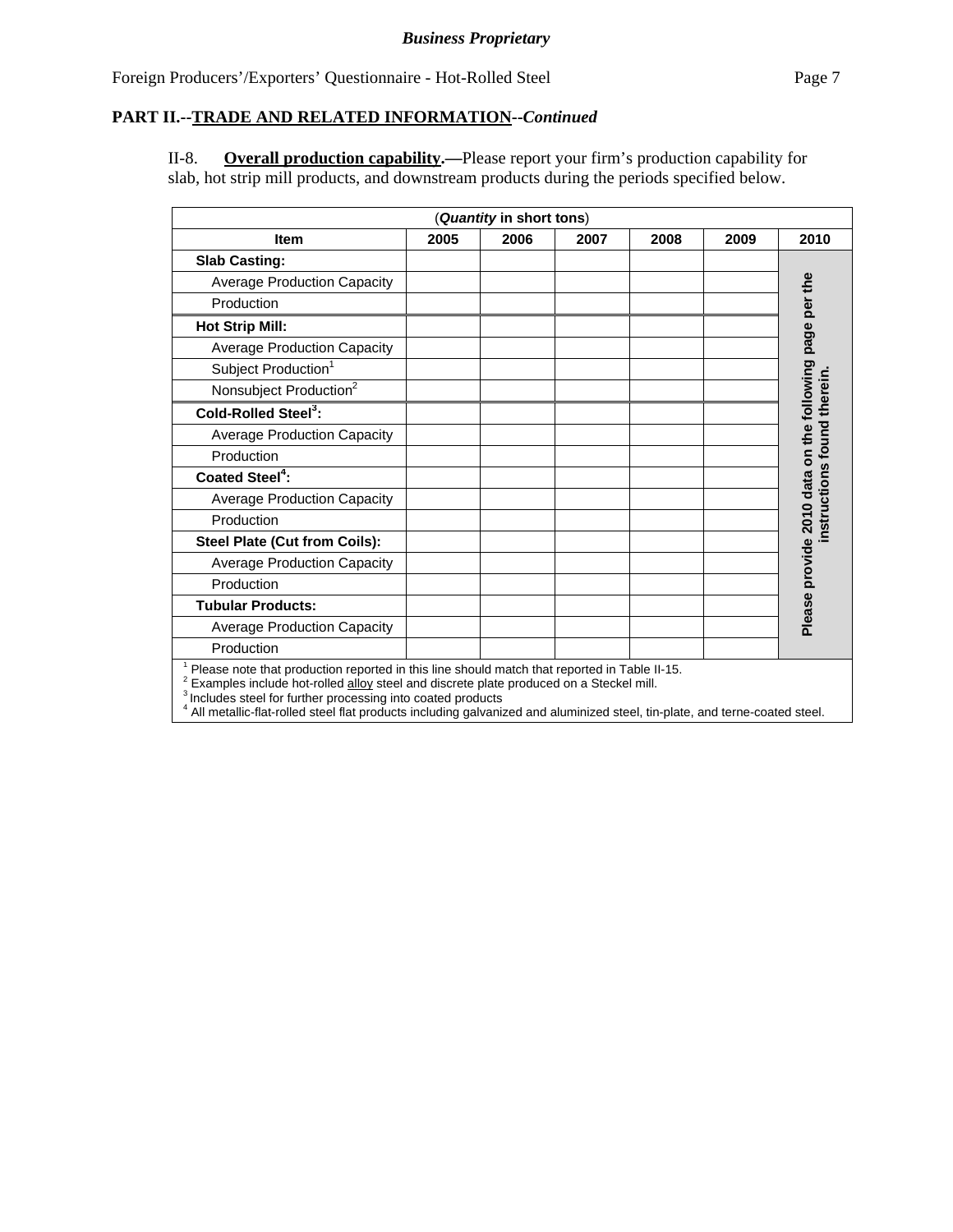### II-8. **Overall production capability.—***Continued*

| (Quantity in short tons)                                                                                                                                                                                                                                                                                                                                                                        |                                                                                                                                                    |                |                       |      |      |      |
|-------------------------------------------------------------------------------------------------------------------------------------------------------------------------------------------------------------------------------------------------------------------------------------------------------------------------------------------------------------------------------------------------|----------------------------------------------------------------------------------------------------------------------------------------------------|----------------|-----------------------|------|------|------|
| <b>Item</b>                                                                                                                                                                                                                                                                                                                                                                                     | 2005                                                                                                                                               | 2006           | 2007                  | 2008 | 2009 | 2010 |
| <b>Slab Casting:</b>                                                                                                                                                                                                                                                                                                                                                                            |                                                                                                                                                    |                |                       |      |      |      |
| <b>Average Production Capacity</b>                                                                                                                                                                                                                                                                                                                                                              |                                                                                                                                                    | should         |                       |      |      |      |
| Production                                                                                                                                                                                                                                                                                                                                                                                      |                                                                                                                                                    |                | the                   |      |      |      |
| <b>Hot Strip Mill:</b>                                                                                                                                                                                                                                                                                                                                                                          |                                                                                                                                                    |                | due to<br>201         |      |      |      |
| <b>Average Production Capacity</b>                                                                                                                                                                                                                                                                                                                                                              |                                                                                                                                                    |                |                       |      |      |      |
| Subject Production <sup>1</sup>                                                                                                                                                                                                                                                                                                                                                                 |                                                                                                                                                    | These data are |                       |      |      |      |
| Nonsubject Production <sup>2</sup>                                                                                                                                                                                                                                                                                                                                                              |                                                                                                                                                    |                |                       |      |      |      |
| Cold-Rolled Steel <sup>3</sup> :                                                                                                                                                                                                                                                                                                                                                                |                                                                                                                                                    |                |                       |      |      |      |
| <b>Average Production Capacity</b>                                                                                                                                                                                                                                                                                                                                                              |                                                                                                                                                    |                |                       |      |      |      |
| Production                                                                                                                                                                                                                                                                                                                                                                                      | be submitted to the Commission separately in a<br>year 2010 reported on this page<br>Commission by no later than February<br>upplemental response. |                |                       |      |      |      |
| Coated Steel <sup>4</sup> :                                                                                                                                                                                                                                                                                                                                                                     |                                                                                                                                                    |                |                       |      |      |      |
| <b>Average Production Capacity</b>                                                                                                                                                                                                                                                                                                                                                              |                                                                                                                                                    |                |                       |      |      |      |
| Production                                                                                                                                                                                                                                                                                                                                                                                      |                                                                                                                                                    |                |                       |      |      |      |
| <b>Steel Plate (Cut from Coils):</b>                                                                                                                                                                                                                                                                                                                                                            |                                                                                                                                                    |                |                       |      |      |      |
| <b>Average Production Capacity</b>                                                                                                                                                                                                                                                                                                                                                              |                                                                                                                                                    |                |                       |      |      |      |
| Production                                                                                                                                                                                                                                                                                                                                                                                      |                                                                                                                                                    |                |                       |      |      |      |
| <b>Tubular Products:</b>                                                                                                                                                                                                                                                                                                                                                                        | Data for calendar                                                                                                                                  |                |                       |      |      |      |
| <b>Average Production Capacity</b>                                                                                                                                                                                                                                                                                                                                                              |                                                                                                                                                    |                | $\boldsymbol{\omega}$ |      |      |      |
| Production                                                                                                                                                                                                                                                                                                                                                                                      |                                                                                                                                                    |                |                       |      |      |      |
| Please note that production reported in this line should match that reported in Table II-15.<br>Examples include hot-rolled alloy steel and discrete plate produced on a Steckel mill.<br><sup>3</sup> Includes steel for further processing into coated products<br>All metallic-flat-rolled steel flat products including galvanized and aluminized steel, tin-plate, and terne-coated steel. |                                                                                                                                                    |                |                       |      |      |      |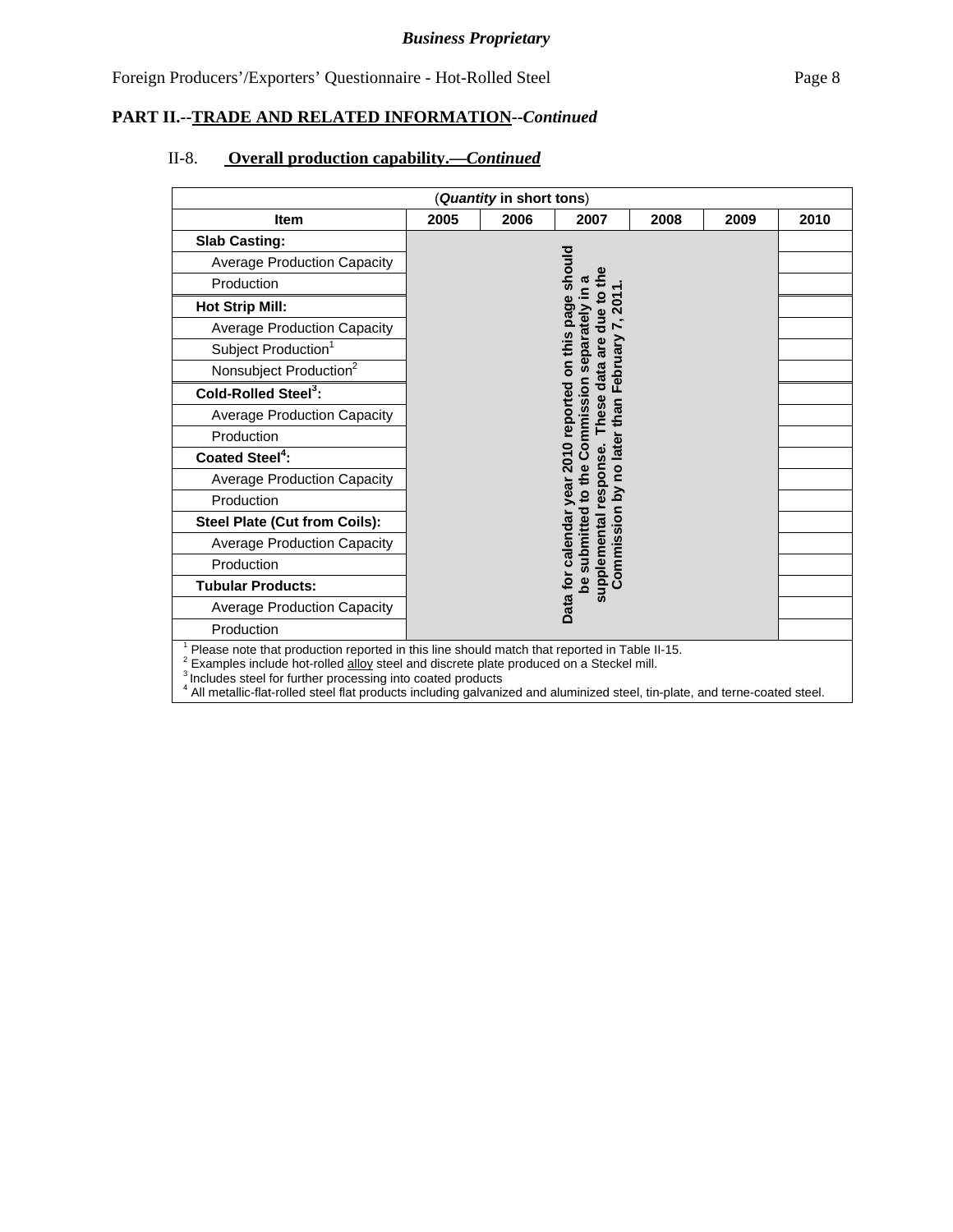II-9. **Share of sales.--**What percentage of your firm's total sales in its most recent fiscal year was represented by sales of hot-rolled steel?

**Percent** 

II-10. **Inventories in the United States.--**Did your firm, **from January 1, 2005 through 2009**, maintain any inventories of hot-rolled steel in the United States (not including inventories held by firms identified in question I-3)?

No Ses-Report the quantity of such end-of-period inventories below.

| ( <i>Quantity</i> in short tons)                     |  |  |  |  |  |  |  |
|------------------------------------------------------|--|--|--|--|--|--|--|
| 2010<br>2005<br>2007<br>2006<br>2009<br>2008<br>Item |  |  |  |  |  |  |  |
| <b>I</b> Inventory                                   |  |  |  |  |  |  |  |

Did your firm, **in 2010**, maintain any inventories of hot-rolled steel in the United States (not including inventories held by firms identified in question I-3)?

No Ses-Report the quantity of such end-of-period inventories below.

| ( <i>Quantity</i> in short tons) |      |      |                                                                        |      |      |      |
|----------------------------------|------|------|------------------------------------------------------------------------|------|------|------|
| Item                             | 2005 | 2006 | 2007                                                                   | 2008 | 2009 | 2010 |
| Inventory                        |      |      | Please provide in supplemental response by<br><b>February 7, 2011.</b> |      |      |      |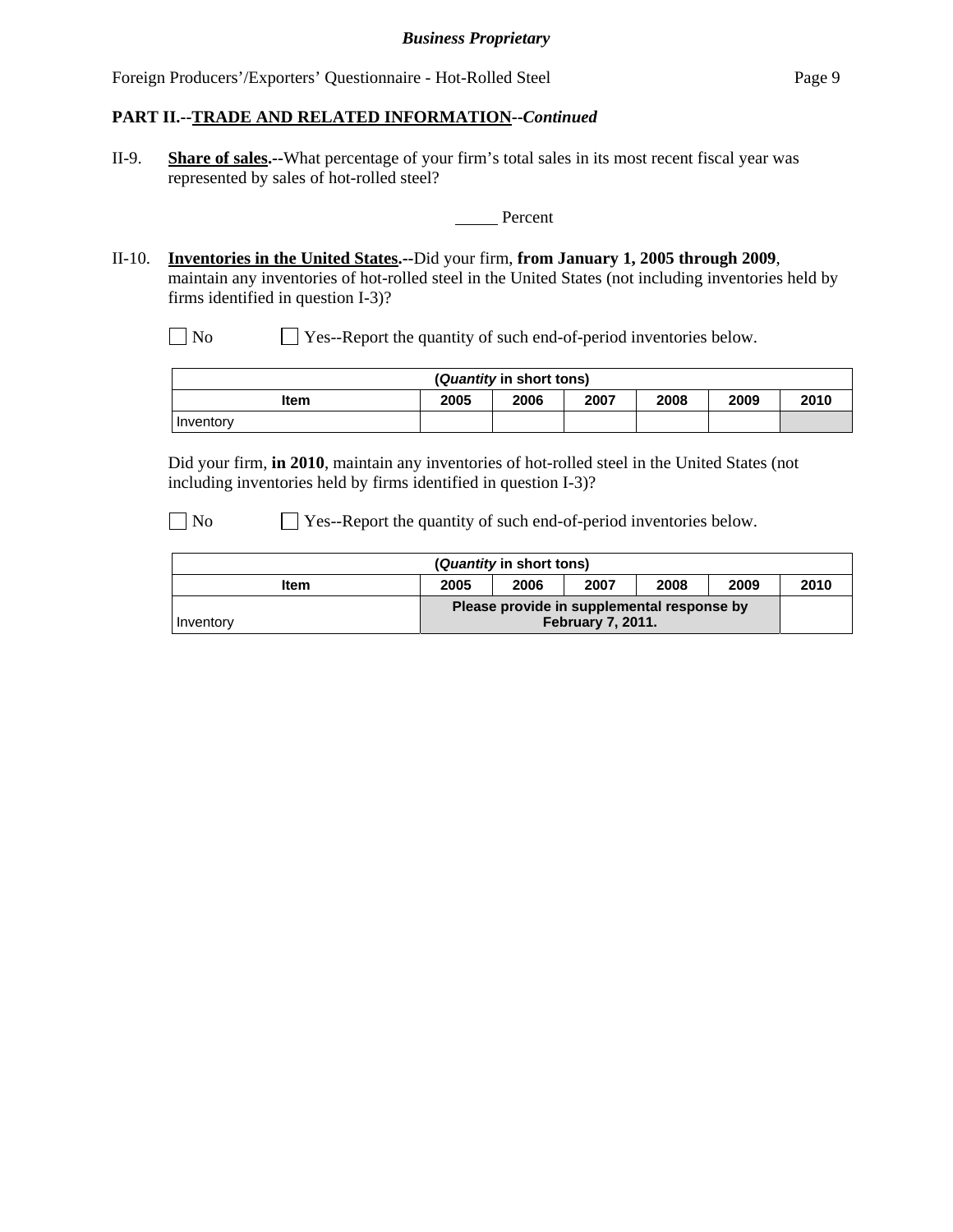#### II-11. **Barriers.--**

 $\overline{a}$ 

(a) Are your firm's exports of hot-rolled steel subject to tariff or non-tariff barriers to trade (for example, antidumping or countervailing duty findings or remedies, tariffs, quotas, or regulatory barriers) in any countries other than the United States?

| <b>Product</b> | <b>Country</b> | Year imposed | Barrier (if tariff,<br>give rate) |
|----------------|----------------|--------------|-----------------------------------|
|                |                |              |                                   |
|                |                |              |                                   |

 (b) Are your firm's exports of hot-rolled steel subject to current proceedings in any countries other than the United States that might result in tariff or non-tariff barriers to trade?

 $\Box$  No  $\Box$  Yes--List the products(s), country(ies), and type of proceeding.

| <b>Product</b> | <b>Country</b> | Type of proceeding |
|----------------|----------------|--------------------|
|                |                |                    |
|                |                |                    |
|                |                |                    |

II-12. **Other export markets.--**Identify export markets (other than the United States) that you have developed or where you have increased your sales of hot-rolled steel since January 1, 2005. Please identify and discuss below.



 $\Box$  No  $\Box$  Yes--List the products(s), country(ies), the year each such barrier was imposed, and the type of barrier.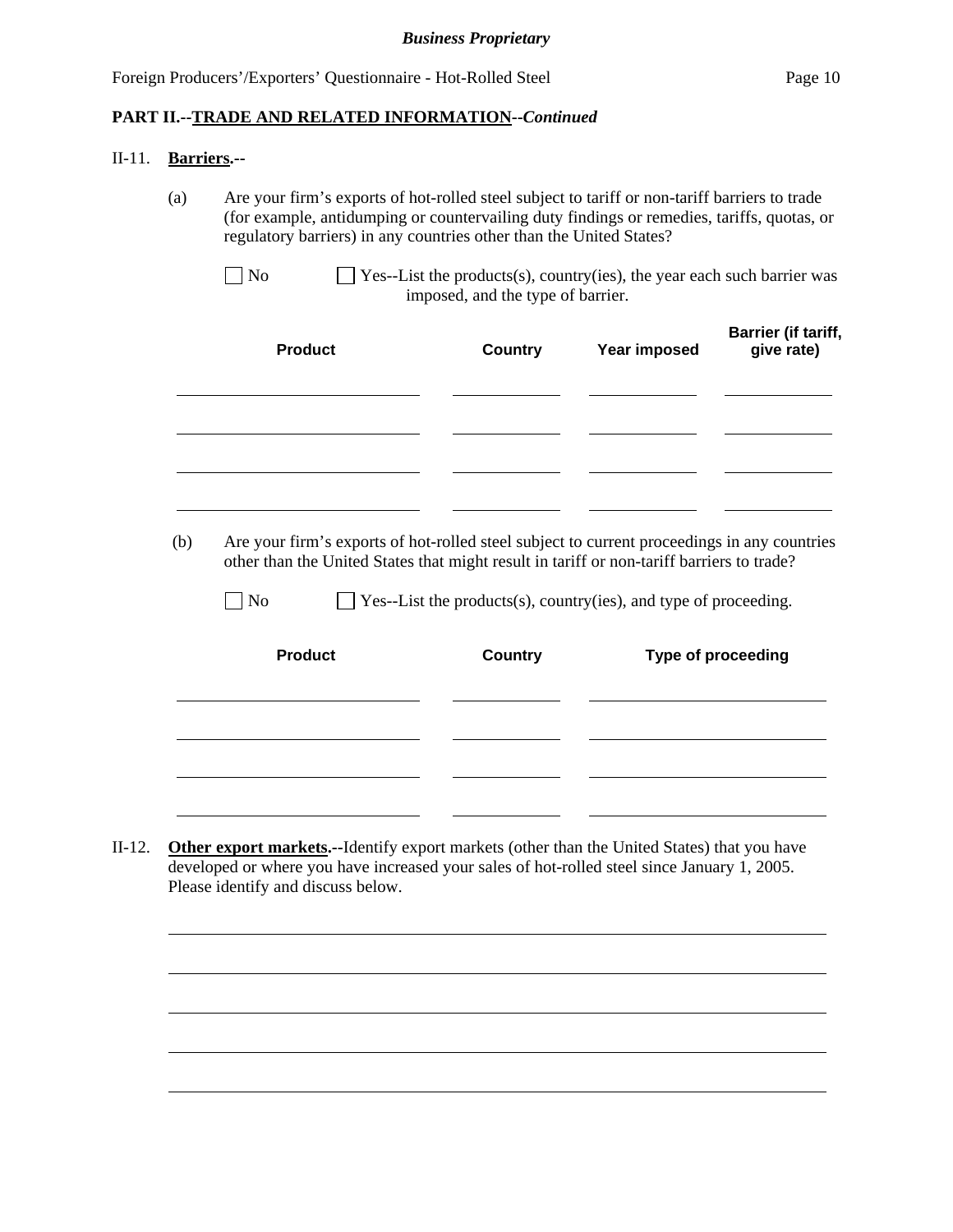| $II-13.$                                                                                                                                                                                                                                                                                                                                                                                                                                               | Significance of countervailing duty order and/or antidumping duty orders.--Describe the                                                                                                                                                                                                            |  |  |  |  |  |  |  |
|--------------------------------------------------------------------------------------------------------------------------------------------------------------------------------------------------------------------------------------------------------------------------------------------------------------------------------------------------------------------------------------------------------------------------------------------------------|----------------------------------------------------------------------------------------------------------------------------------------------------------------------------------------------------------------------------------------------------------------------------------------------------|--|--|--|--|--|--|--|
|                                                                                                                                                                                                                                                                                                                                                                                                                                                        | significance of the existing countervailing duty order (Brazil), antidumping duty orders (Brazil                                                                                                                                                                                                   |  |  |  |  |  |  |  |
|                                                                                                                                                                                                                                                                                                                                                                                                                                                        | and Japan), and/or suspension agreement (Russia) covering imports of hot-rolled steel in terms of                                                                                                                                                                                                  |  |  |  |  |  |  |  |
|                                                                                                                                                                                                                                                                                                                                                                                                                                                        |                                                                                                                                                                                                                                                                                                    |  |  |  |  |  |  |  |
|                                                                                                                                                                                                                                                                                                                                                                                                                                                        |                                                                                                                                                                                                                                                                                                    |  |  |  |  |  |  |  |
|                                                                                                                                                                                                                                                                                                                                                                                                                                                        |                                                                                                                                                                                                                                                                                                    |  |  |  |  |  |  |  |
|                                                                                                                                                                                                                                                                                                                                                                                                                                                        |                                                                                                                                                                                                                                                                                                    |  |  |  |  |  |  |  |
| the effect on your firm's production capacity, production, home market shipments, exports to the<br>United States and other markets, and inventories. You may wish to compare your firm's<br>operations before and after the imposition of the orders.<br>$II-14.$<br>Anticipated changes if order revoked.--Would your firm anticipate any changes in its<br>agreement (Russia) were to be revoked?<br>N <sub>o</sub><br>projections you may provide. |                                                                                                                                                                                                                                                                                                    |  |  |  |  |  |  |  |
|                                                                                                                                                                                                                                                                                                                                                                                                                                                        |                                                                                                                                                                                                                                                                                                    |  |  |  |  |  |  |  |
|                                                                                                                                                                                                                                                                                                                                                                                                                                                        |                                                                                                                                                                                                                                                                                                    |  |  |  |  |  |  |  |
|                                                                                                                                                                                                                                                                                                                                                                                                                                                        |                                                                                                                                                                                                                                                                                                    |  |  |  |  |  |  |  |
|                                                                                                                                                                                                                                                                                                                                                                                                                                                        |                                                                                                                                                                                                                                                                                                    |  |  |  |  |  |  |  |
|                                                                                                                                                                                                                                                                                                                                                                                                                                                        |                                                                                                                                                                                                                                                                                                    |  |  |  |  |  |  |  |
|                                                                                                                                                                                                                                                                                                                                                                                                                                                        |                                                                                                                                                                                                                                                                                                    |  |  |  |  |  |  |  |
|                                                                                                                                                                                                                                                                                                                                                                                                                                                        |                                                                                                                                                                                                                                                                                                    |  |  |  |  |  |  |  |
|                                                                                                                                                                                                                                                                                                                                                                                                                                                        |                                                                                                                                                                                                                                                                                                    |  |  |  |  |  |  |  |
|                                                                                                                                                                                                                                                                                                                                                                                                                                                        |                                                                                                                                                                                                                                                                                                    |  |  |  |  |  |  |  |
|                                                                                                                                                                                                                                                                                                                                                                                                                                                        |                                                                                                                                                                                                                                                                                                    |  |  |  |  |  |  |  |
|                                                                                                                                                                                                                                                                                                                                                                                                                                                        | production capacity, production, home market shipments, exports to the United States and other<br>markets, or inventories relating to the production of hot-rolled steel in the future if the<br>countervailing duty order (Brazil), antidumping duty orders (Brazil and Japan), and/or suspension |  |  |  |  |  |  |  |
|                                                                                                                                                                                                                                                                                                                                                                                                                                                        | Yes-Supply details as to the time, nature, and significance of such changes<br>and provide underlying assumptions, along with relevant portions of<br>business plans or other supporting documentation for any trends or                                                                           |  |  |  |  |  |  |  |
|                                                                                                                                                                                                                                                                                                                                                                                                                                                        |                                                                                                                                                                                                                                                                                                    |  |  |  |  |  |  |  |
|                                                                                                                                                                                                                                                                                                                                                                                                                                                        |                                                                                                                                                                                                                                                                                                    |  |  |  |  |  |  |  |
|                                                                                                                                                                                                                                                                                                                                                                                                                                                        |                                                                                                                                                                                                                                                                                                    |  |  |  |  |  |  |  |
|                                                                                                                                                                                                                                                                                                                                                                                                                                                        |                                                                                                                                                                                                                                                                                                    |  |  |  |  |  |  |  |
|                                                                                                                                                                                                                                                                                                                                                                                                                                                        |                                                                                                                                                                                                                                                                                                    |  |  |  |  |  |  |  |
|                                                                                                                                                                                                                                                                                                                                                                                                                                                        |                                                                                                                                                                                                                                                                                                    |  |  |  |  |  |  |  |
|                                                                                                                                                                                                                                                                                                                                                                                                                                                        |                                                                                                                                                                                                                                                                                                    |  |  |  |  |  |  |  |
|                                                                                                                                                                                                                                                                                                                                                                                                                                                        |                                                                                                                                                                                                                                                                                                    |  |  |  |  |  |  |  |
|                                                                                                                                                                                                                                                                                                                                                                                                                                                        |                                                                                                                                                                                                                                                                                                    |  |  |  |  |  |  |  |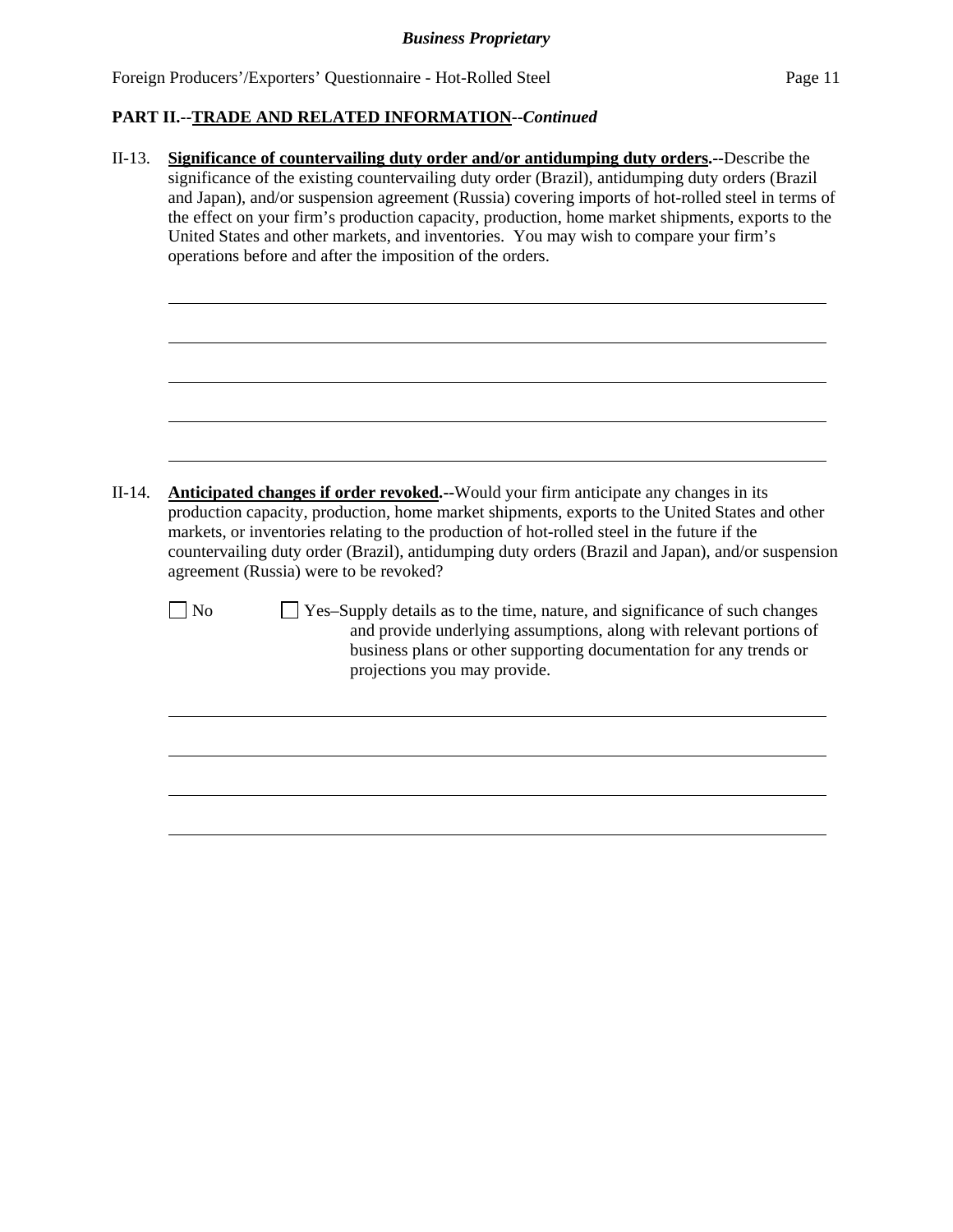### **PART II.--TRADE AND RELATED INFORMATION--***Continued*

II-15a. **Trade data (Brazil).--** Report production capacity, production, shipments, and inventories of hot-rolled steel produced by your firm in Brazil **during the 2005-09 period**. (See definitions in the instruction booklet.)

# **Brazil**

|                                                                                                                                                                                                                                                                           |      | Quantity (in short tons) and Value (in 1,000 dollars) |      |               |      |                                                    |
|---------------------------------------------------------------------------------------------------------------------------------------------------------------------------------------------------------------------------------------------------------------------------|------|-------------------------------------------------------|------|---------------|------|----------------------------------------------------|
|                                                                                                                                                                                                                                                                           |      |                                                       |      | Calendar year |      |                                                    |
| <b>Item</b>                                                                                                                                                                                                                                                               | 2005 | 2006                                                  | 2007 | 2008          | 2009 | 2010                                               |
| Average production capacity <sup>1</sup> (A)                                                                                                                                                                                                                              |      |                                                       |      |               |      |                                                    |
| Beginning-of-period inventories (B)                                                                                                                                                                                                                                       |      |                                                       |      |               |      |                                                    |
| Production (C)                                                                                                                                                                                                                                                            |      |                                                       |      |               |      |                                                    |
| Home market shipments:<br>Internal consumption/transfers<br>quantity (D)                                                                                                                                                                                                  |      |                                                       |      |               |      | Please provide 2010 data on following page per the |
| Commercial shipments<br>quantity $(E)$                                                                                                                                                                                                                                    |      |                                                       |      |               |      |                                                    |
| value (F)                                                                                                                                                                                                                                                                 |      |                                                       |      |               |      |                                                    |
| <b>Export shipments:</b><br>to the United States:<br>quantity (G)                                                                                                                                                                                                         |      |                                                       |      |               |      | nstructions found therein                          |
| value (H)                                                                                                                                                                                                                                                                 |      |                                                       |      |               |      |                                                    |
| to the European Union: <sup>2</sup><br>quantity (I)                                                                                                                                                                                                                       |      |                                                       |      |               |      |                                                    |
| value (J)                                                                                                                                                                                                                                                                 |      |                                                       |      |               |      |                                                    |
| to Asia: $\overline{\overline{3}}$<br>quantity (K)                                                                                                                                                                                                                        |      |                                                       |      |               |      |                                                    |
| value (L)                                                                                                                                                                                                                                                                 |      |                                                       |      |               |      |                                                    |
| to all other markets: <sup>4</sup><br>quantity (M)                                                                                                                                                                                                                        |      |                                                       |      |               |      |                                                    |
| value (N)                                                                                                                                                                                                                                                                 |      |                                                       |      |               |      |                                                    |
| Total exports (quantity) (O)                                                                                                                                                                                                                                              |      |                                                       |      |               |      |                                                    |
| Total shipments (quantity) (P)                                                                                                                                                                                                                                            |      |                                                       |      |               |      |                                                    |
| End-of-period inventories (Q)                                                                                                                                                                                                                                             |      |                                                       |      |               |      |                                                    |
| $1$ The production capacity (see definitions in instruction booklet) reported is based on operating $\_\_\_\_$ hours per week,<br>weeks per year. Please describe the methodology used to calculate production capacity, and explain any changes in<br>reported capacity. |      |                                                       |      |               |      |                                                    |
| <sup>2</sup> Identify your principal European Union export markets:<br>Identify your principal Asian export markets:<br>Identify your principal other export markets:                                                                                                     |      |                                                       |      |               |      |                                                    |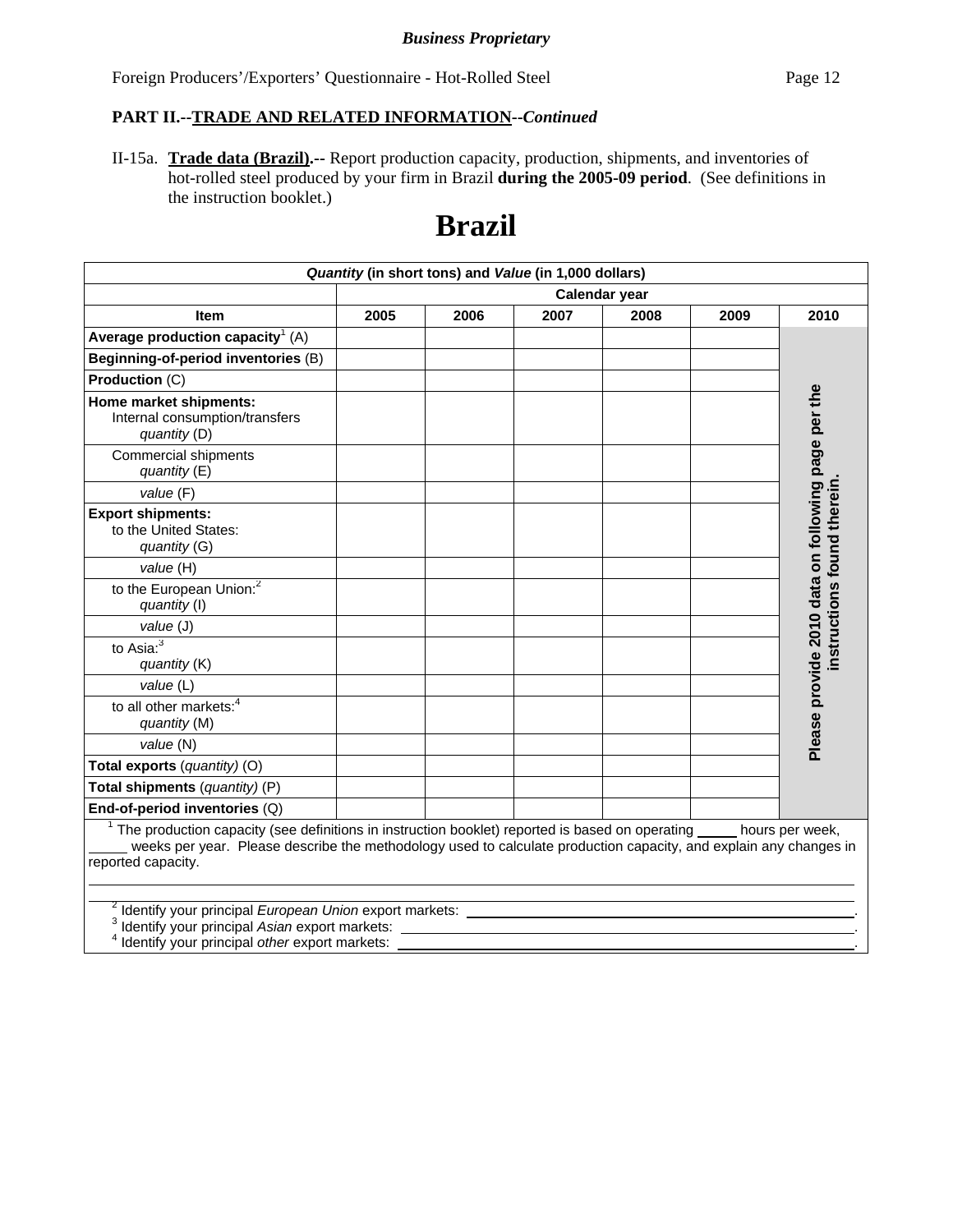II-15b. **Trade data (Brazil).--** Report production capacity, production, shipments, and inventories of hot-rolled steel produced by your firm in Brazil **during 2010**. (See definitions in the instruction booklet.)

# **Brazil**

|                                                                                                                                                                                                                                                                                                                                                                                                              |      |      | Quantity (in short tons) and Value (in 1,000 dollars)                                              |               |      |      |
|--------------------------------------------------------------------------------------------------------------------------------------------------------------------------------------------------------------------------------------------------------------------------------------------------------------------------------------------------------------------------------------------------------------|------|------|----------------------------------------------------------------------------------------------------|---------------|------|------|
|                                                                                                                                                                                                                                                                                                                                                                                                              |      |      |                                                                                                    | Calendar year |      |      |
| Item                                                                                                                                                                                                                                                                                                                                                                                                         | 2005 | 2006 | 2007                                                                                               | 2008          | 2009 | 2010 |
| Average production capacity <sup>1</sup> (A)                                                                                                                                                                                                                                                                                                                                                                 |      |      |                                                                                                    |               |      |      |
| Beginning-of-period inventories (B)                                                                                                                                                                                                                                                                                                                                                                          |      |      |                                                                                                    |               |      |      |
| Production <sup>2</sup> $(C)$                                                                                                                                                                                                                                                                                                                                                                                |      |      |                                                                                                    |               |      |      |
| Home market shipments:<br>Internal consumption/transfers<br>quantity (D)                                                                                                                                                                                                                                                                                                                                     |      |      |                                                                                                    |               |      |      |
| <b>Commercial shipments</b><br>quantity (E)                                                                                                                                                                                                                                                                                                                                                                  |      |      |                                                                                                    |               |      |      |
| value (F)                                                                                                                                                                                                                                                                                                                                                                                                    |      |      |                                                                                                    |               |      |      |
| <b>Export shipments:</b><br>to the United States: <sup>3</sup><br>quantity (G)                                                                                                                                                                                                                                                                                                                               |      |      | Data for calendar year 2010 reported on this page should                                           |               |      |      |
| value (H)                                                                                                                                                                                                                                                                                                                                                                                                    |      |      | be submitted to the Commission separately in a<br>supplemental response. These data are due to the |               |      |      |
| to the European Union: <sup>4</sup><br>quantity (I)                                                                                                                                                                                                                                                                                                                                                          |      |      | Commission by no later than February 7, 2011.                                                      |               |      |      |
| value (J)                                                                                                                                                                                                                                                                                                                                                                                                    |      |      |                                                                                                    |               |      |      |
| to Asia: <sup>5</sup><br>quantity (K)                                                                                                                                                                                                                                                                                                                                                                        |      |      |                                                                                                    |               |      |      |
| value (L)                                                                                                                                                                                                                                                                                                                                                                                                    |      |      |                                                                                                    |               |      |      |
| to all other markets: <sup>6</sup><br>quantity (M)                                                                                                                                                                                                                                                                                                                                                           |      |      |                                                                                                    |               |      |      |
| value (N)                                                                                                                                                                                                                                                                                                                                                                                                    |      |      |                                                                                                    |               |      |      |
| Total exports (quantity) (O)                                                                                                                                                                                                                                                                                                                                                                                 |      |      |                                                                                                    |               |      |      |
| Total shipments (quantity) (P)                                                                                                                                                                                                                                                                                                                                                                               |      |      |                                                                                                    |               |      |      |
| End-of-period inventories (Q)                                                                                                                                                                                                                                                                                                                                                                                |      |      |                                                                                                    |               |      |      |
| $1$ The production capacity (see definitions in instruction booklet) reported is based on operating $\_\_$ hours per week,<br>weeks per year. Please describe the methodology used to calculate production capacity, and explain any changes in<br>reported capacity.                                                                                                                                        |      |      |                                                                                                    |               |      |      |
|                                                                                                                                                                                                                                                                                                                                                                                                              |      |      |                                                                                                    |               |      |      |
| <sup>2</sup> Please estimate the percentage of total production of hot-rolled steel in Brazil accounted for by your firm's production in<br>2010: Percent<br><sup>3</sup> Please estimate the percentage of total exports to the United States of hot-rolled steel in Brazil accounted for by your<br>firm's exports in 2010: Percent<br><sup>4</sup> Identify your principal European Union export markets: |      |      |                                                                                                    |               |      |      |
| Identify your principal Asian export markets:<br><sup>6</sup> Identify your principal other export markets:                                                                                                                                                                                                                                                                                                  |      |      |                                                                                                    |               |      |      |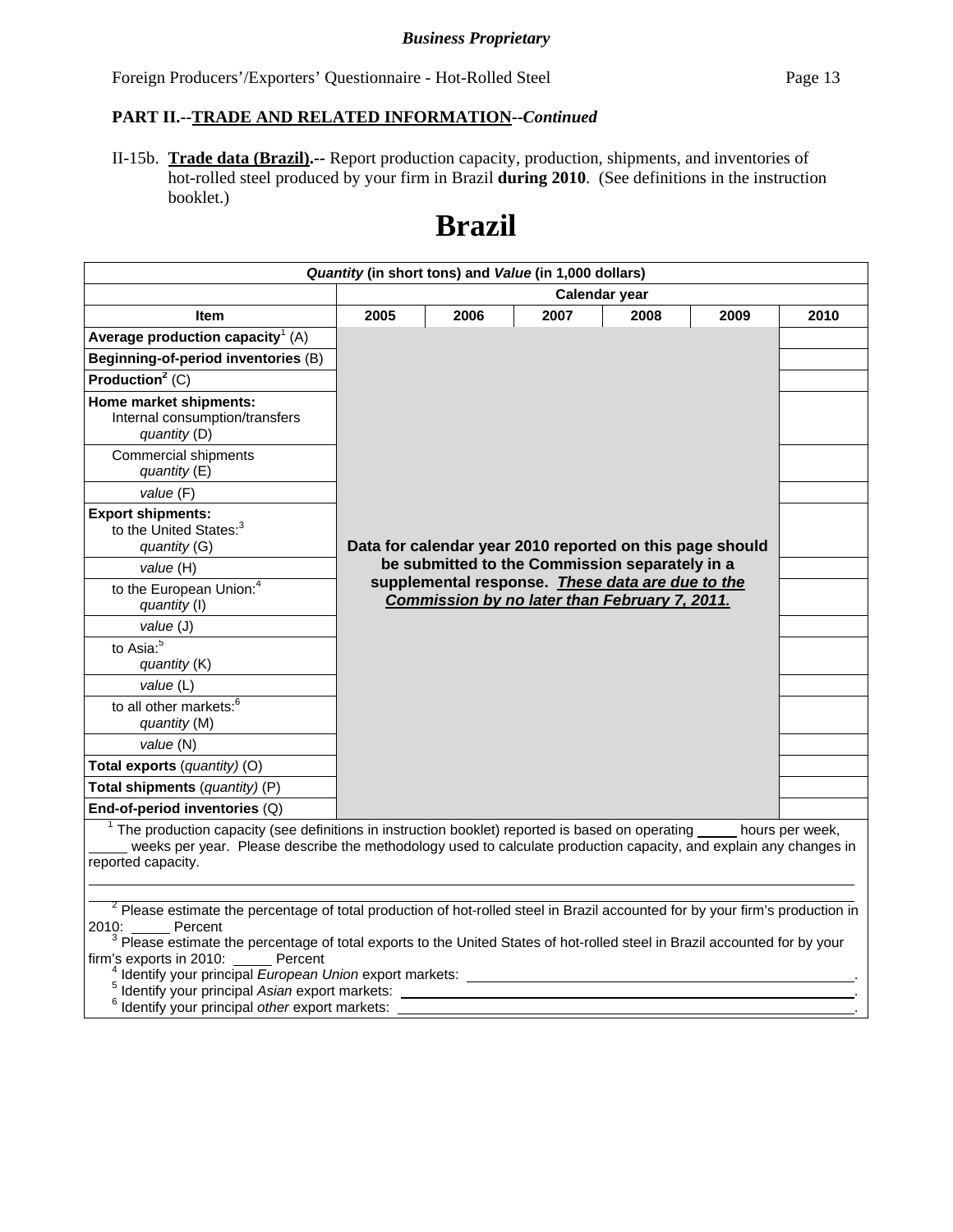### **PART II.--TRADE AND RELATED INFORMATION--***Continued*

II-15c. **Trade data (Japan).--** Report production capacity, production, shipments, and inventories of hot-rolled steel produced by your firm in Japan **during the 2005-09 period**. (See definitions in the instruction booklet.)

# **Japan**

|                                                                                                                                                                                                                                                                           |      | Quantity (in short tons) and Value (in 1,000 dollars) |      |               |      |                                                    |
|---------------------------------------------------------------------------------------------------------------------------------------------------------------------------------------------------------------------------------------------------------------------------|------|-------------------------------------------------------|------|---------------|------|----------------------------------------------------|
|                                                                                                                                                                                                                                                                           |      |                                                       |      | Calendar year |      |                                                    |
| <b>Item</b>                                                                                                                                                                                                                                                               | 2005 | 2006                                                  | 2007 | 2008          | 2009 | 2010                                               |
| Average production capacity <sup>1</sup> (A)                                                                                                                                                                                                                              |      |                                                       |      |               |      |                                                    |
| Beginning-of-period inventories (B)                                                                                                                                                                                                                                       |      |                                                       |      |               |      |                                                    |
| Production (C)                                                                                                                                                                                                                                                            |      |                                                       |      |               |      |                                                    |
| Home market shipments:<br>Internal consumption/transfers<br>quantity (D)                                                                                                                                                                                                  |      |                                                       |      |               |      | Please provide 2010 data on following page per the |
| <b>Commercial shipments</b><br>quantity $(E)$                                                                                                                                                                                                                             |      |                                                       |      |               |      |                                                    |
| value (F)                                                                                                                                                                                                                                                                 |      |                                                       |      |               |      |                                                    |
| <b>Export shipments:</b><br>to the United States:<br>quantity (G)                                                                                                                                                                                                         |      |                                                       |      |               |      | nstructions found therein                          |
| value (H)                                                                                                                                                                                                                                                                 |      |                                                       |      |               |      |                                                    |
| to the European Union: <sup>2</sup><br>quantity (I)                                                                                                                                                                                                                       |      |                                                       |      |               |      |                                                    |
| value (J)                                                                                                                                                                                                                                                                 |      |                                                       |      |               |      |                                                    |
| to Asia: $3$<br>quantity (K)                                                                                                                                                                                                                                              |      |                                                       |      |               |      |                                                    |
| value (L)                                                                                                                                                                                                                                                                 |      |                                                       |      |               |      |                                                    |
| to all other markets: <sup>4</sup><br>quantity (M)                                                                                                                                                                                                                        |      |                                                       |      |               |      |                                                    |
| value (N)                                                                                                                                                                                                                                                                 |      |                                                       |      |               |      |                                                    |
| Total exports (quantity) (O)                                                                                                                                                                                                                                              |      |                                                       |      |               |      |                                                    |
| Total shipments (quantity) (P)                                                                                                                                                                                                                                            |      |                                                       |      |               |      |                                                    |
| End-of-period inventories (Q)                                                                                                                                                                                                                                             |      |                                                       |      |               |      |                                                    |
| $1$ The production capacity (see definitions in instruction booklet) reported is based on operating $\_\_\_\_$ hours per week,<br>weeks per year. Please describe the methodology used to calculate production capacity, and explain any changes in<br>reported capacity. |      |                                                       |      |               |      |                                                    |
| <sup>2</sup> Identify your principal European Union export markets:<br>Identify your principal Asian export markets:<br>Identify your principal other export markets:                                                                                                     |      |                                                       |      |               |      |                                                    |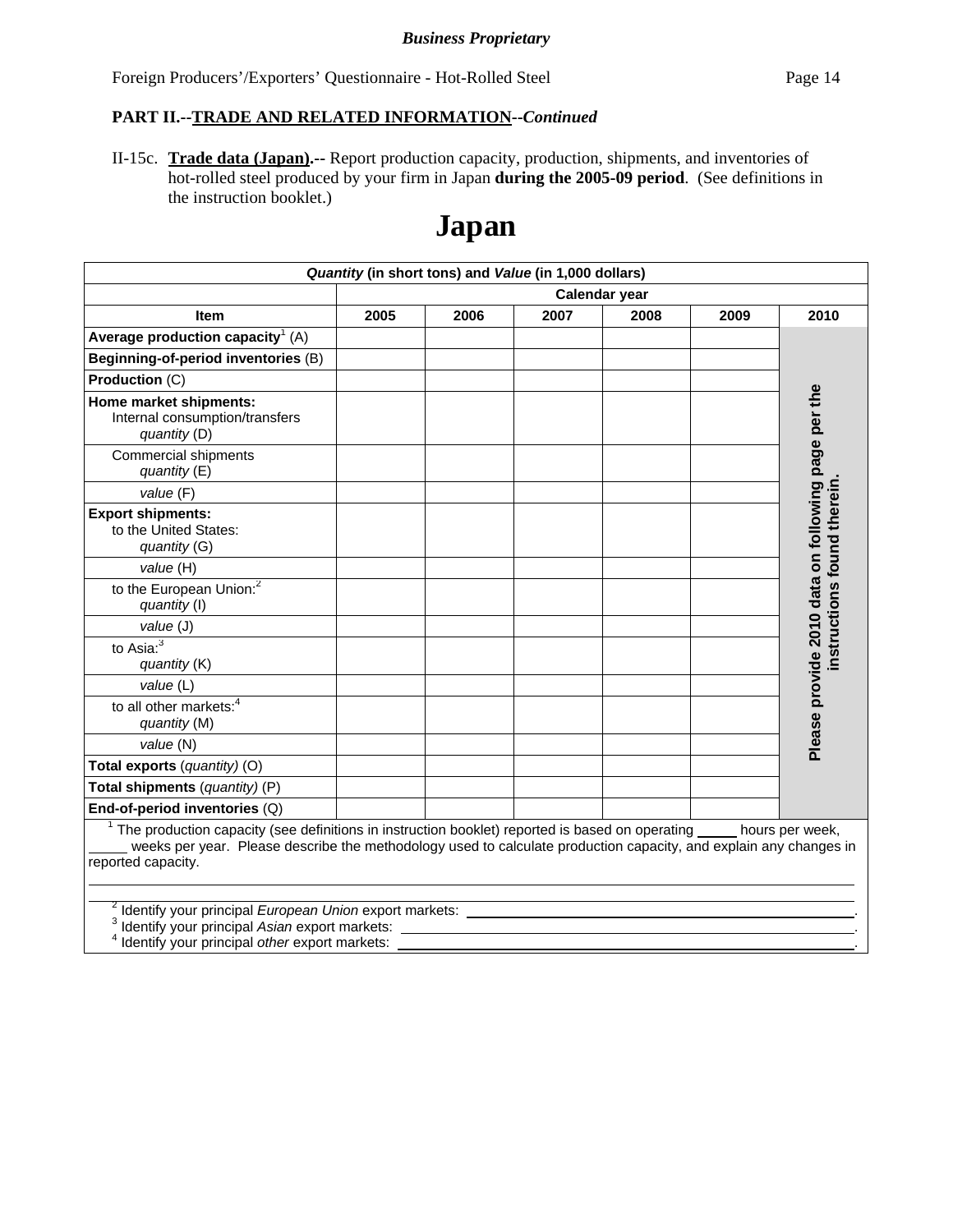### **PART II.--TRADE AND RELATED INFORMATION--***Continued*

II-15d. **Trade data (Japan).--** Report production capacity, production, shipments, and inventories of hot-rolled steel produced by your firm in Japan **during 2010**. (See definitions in the instruction booklet.)

# **Japan**

|                                                                                                                                                                                                                                                                                                                                                                                                            | Quantity (in short tons) and Value (in 1,000 dollars) |      |                                                                                                   |               |      |      |
|------------------------------------------------------------------------------------------------------------------------------------------------------------------------------------------------------------------------------------------------------------------------------------------------------------------------------------------------------------------------------------------------------------|-------------------------------------------------------|------|---------------------------------------------------------------------------------------------------|---------------|------|------|
|                                                                                                                                                                                                                                                                                                                                                                                                            |                                                       |      |                                                                                                   | Calendar year |      |      |
| <b>Item</b>                                                                                                                                                                                                                                                                                                                                                                                                | 2005                                                  | 2006 | 2007                                                                                              | 2008          | 2009 | 2010 |
| Average production capacity <sup>1</sup> (A)                                                                                                                                                                                                                                                                                                                                                               |                                                       |      |                                                                                                   |               |      |      |
| Beginning-of-period inventories (B)                                                                                                                                                                                                                                                                                                                                                                        |                                                       |      |                                                                                                   |               |      |      |
| Production <sup>2</sup> $(C)$                                                                                                                                                                                                                                                                                                                                                                              |                                                       |      |                                                                                                   |               |      |      |
| Home market shipments:<br>Internal consumption/transfers<br>quantity (D)                                                                                                                                                                                                                                                                                                                                   |                                                       |      |                                                                                                   |               |      |      |
| <b>Commercial shipments</b><br>quantity $(E)$                                                                                                                                                                                                                                                                                                                                                              |                                                       |      |                                                                                                   |               |      |      |
| value (F)                                                                                                                                                                                                                                                                                                                                                                                                  |                                                       |      |                                                                                                   |               |      |      |
| <b>Export shipments:</b><br>to the United States: <sup>3</sup><br>quantity (G)                                                                                                                                                                                                                                                                                                                             |                                                       |      | Data for calendar year 2010 reported on this page should                                          |               |      |      |
| value (H)                                                                                                                                                                                                                                                                                                                                                                                                  |                                                       |      | be submitted to the Commission separately in a                                                    |               |      |      |
| to the European Union: <sup>4</sup><br>quantity (I)                                                                                                                                                                                                                                                                                                                                                        |                                                       |      | supplemental response. These data are due to the<br>Commission by no later than February 7, 2011. |               |      |      |
| value (J)                                                                                                                                                                                                                                                                                                                                                                                                  |                                                       |      |                                                                                                   |               |      |      |
| to Asia: <sup>5</sup><br>quantity (K)                                                                                                                                                                                                                                                                                                                                                                      |                                                       |      |                                                                                                   |               |      |      |
| value (L)                                                                                                                                                                                                                                                                                                                                                                                                  |                                                       |      |                                                                                                   |               |      |      |
| to all other markets: <sup>6</sup><br>quantity (M)                                                                                                                                                                                                                                                                                                                                                         |                                                       |      |                                                                                                   |               |      |      |
| value (N)                                                                                                                                                                                                                                                                                                                                                                                                  |                                                       |      |                                                                                                   |               |      |      |
| Total exports (quantity) (O)                                                                                                                                                                                                                                                                                                                                                                               |                                                       |      |                                                                                                   |               |      |      |
| Total shipments (quantity) (P)                                                                                                                                                                                                                                                                                                                                                                             |                                                       |      |                                                                                                   |               |      |      |
| End-of-period inventories (Q)                                                                                                                                                                                                                                                                                                                                                                              |                                                       |      |                                                                                                   |               |      |      |
| $1$ The production capacity (see definitions in instruction booklet) reported is based on operating $\_\_$ hours per week,<br>weeks per year. Please describe the methodology used to calculate production capacity, and explain any changes in<br>reported capacity.                                                                                                                                      |                                                       |      |                                                                                                   |               |      |      |
|                                                                                                                                                                                                                                                                                                                                                                                                            |                                                       |      |                                                                                                   |               |      |      |
| <sup>2</sup> Please estimate the percentage of total production of hot-rolled steel in Japan accounted for by your firm's production in<br>2010: Percent<br><sup>3</sup> Please estimate the percentage of total exports to the United States of hot-rolled steel in Japan accounted for by your<br>firm's exports in 2010: Percent<br><sup>4</sup> Identify your principal European Union export markets: |                                                       |      |                                                                                                   |               |      |      |
| Identify your principal Asian export markets:                                                                                                                                                                                                                                                                                                                                                              |                                                       |      |                                                                                                   |               |      |      |
| <sup>6</sup> Identify your principal other export markets:                                                                                                                                                                                                                                                                                                                                                 |                                                       |      |                                                                                                   |               |      |      |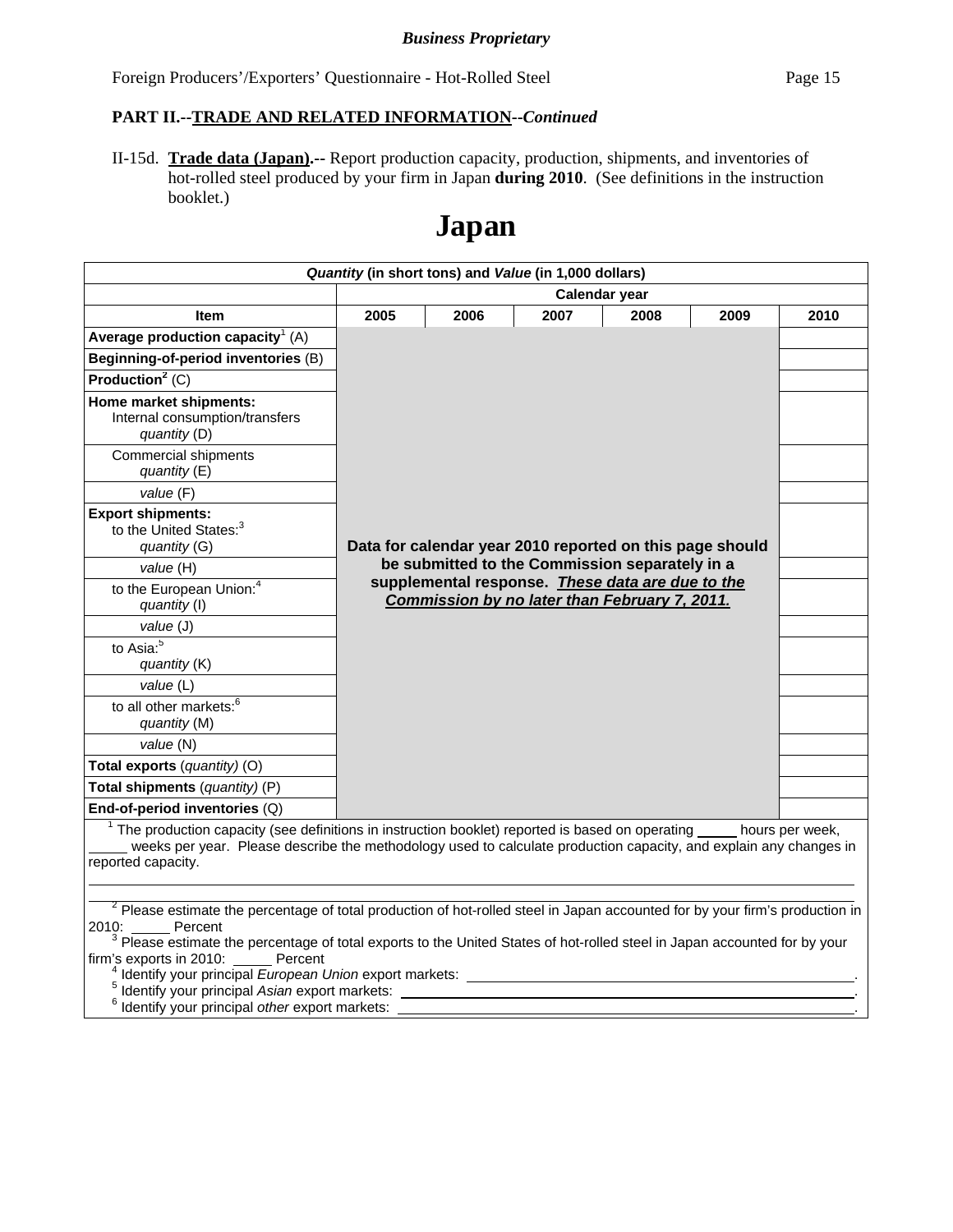### **PART II.--TRADE AND RELATED INFORMATION--***Continued*

II-15e. **Trade data (Russia).--** Report production capacity, production, shipments, and inventories of hot-rolled steel produced by your firm in Russia **during the 2005-09 period**. (See definitions in the instruction booklet.)

# **Russia**

|                                                                                                                                                                                                                                                                           |      | Quantity (in short tons) and Value (in 1,000 dollars) |      |               |      |                                                    |
|---------------------------------------------------------------------------------------------------------------------------------------------------------------------------------------------------------------------------------------------------------------------------|------|-------------------------------------------------------|------|---------------|------|----------------------------------------------------|
|                                                                                                                                                                                                                                                                           |      |                                                       |      | Calendar year |      |                                                    |
| <b>Item</b>                                                                                                                                                                                                                                                               | 2005 | 2006                                                  | 2007 | 2008          | 2009 | 2010                                               |
| Average production capacity <sup>1</sup> (A)                                                                                                                                                                                                                              |      |                                                       |      |               |      |                                                    |
| Beginning-of-period inventories (B)                                                                                                                                                                                                                                       |      |                                                       |      |               |      |                                                    |
| Production (C)                                                                                                                                                                                                                                                            |      |                                                       |      |               |      |                                                    |
| Home market shipments:<br>Internal consumption/transfers<br>quantity (D)<br><b>Commercial shipments</b>                                                                                                                                                                   |      |                                                       |      |               |      | Please provide 2010 data on following page per the |
| quantity $(E)$                                                                                                                                                                                                                                                            |      |                                                       |      |               |      |                                                    |
| value (F)                                                                                                                                                                                                                                                                 |      |                                                       |      |               |      |                                                    |
| <b>Export shipments:</b><br>to the United States:<br>quantity (G)                                                                                                                                                                                                         |      |                                                       |      |               |      | instructions found therein                         |
| value (H)                                                                                                                                                                                                                                                                 |      |                                                       |      |               |      |                                                    |
| to the European Union: <sup>2</sup><br>quantity (I)                                                                                                                                                                                                                       |      |                                                       |      |               |      |                                                    |
| value (J)                                                                                                                                                                                                                                                                 |      |                                                       |      |               |      |                                                    |
| to Asia: $3$<br>quantity (K)                                                                                                                                                                                                                                              |      |                                                       |      |               |      |                                                    |
| value (L)                                                                                                                                                                                                                                                                 |      |                                                       |      |               |      |                                                    |
| to all other markets: <sup>4</sup><br>quantity (M)                                                                                                                                                                                                                        |      |                                                       |      |               |      |                                                    |
| value (N)                                                                                                                                                                                                                                                                 |      |                                                       |      |               |      |                                                    |
| Total exports (quantity) (O)                                                                                                                                                                                                                                              |      |                                                       |      |               |      |                                                    |
| Total shipments (quantity) (P)                                                                                                                                                                                                                                            |      |                                                       |      |               |      |                                                    |
| End-of-period inventories (Q)                                                                                                                                                                                                                                             |      |                                                       |      |               |      |                                                    |
| $1$ The production capacity (see definitions in instruction booklet) reported is based on operating $\_\_\_\_$ hours per week,<br>weeks per year. Please describe the methodology used to calculate production capacity, and explain any changes in<br>reported capacity. |      |                                                       |      |               |      |                                                    |
| <sup>2</sup> Identify your principal European Union export markets:<br>Identify your principal Asian export markets:<br>Identify your principal other export markets:                                                                                                     |      |                                                       |      |               |      |                                                    |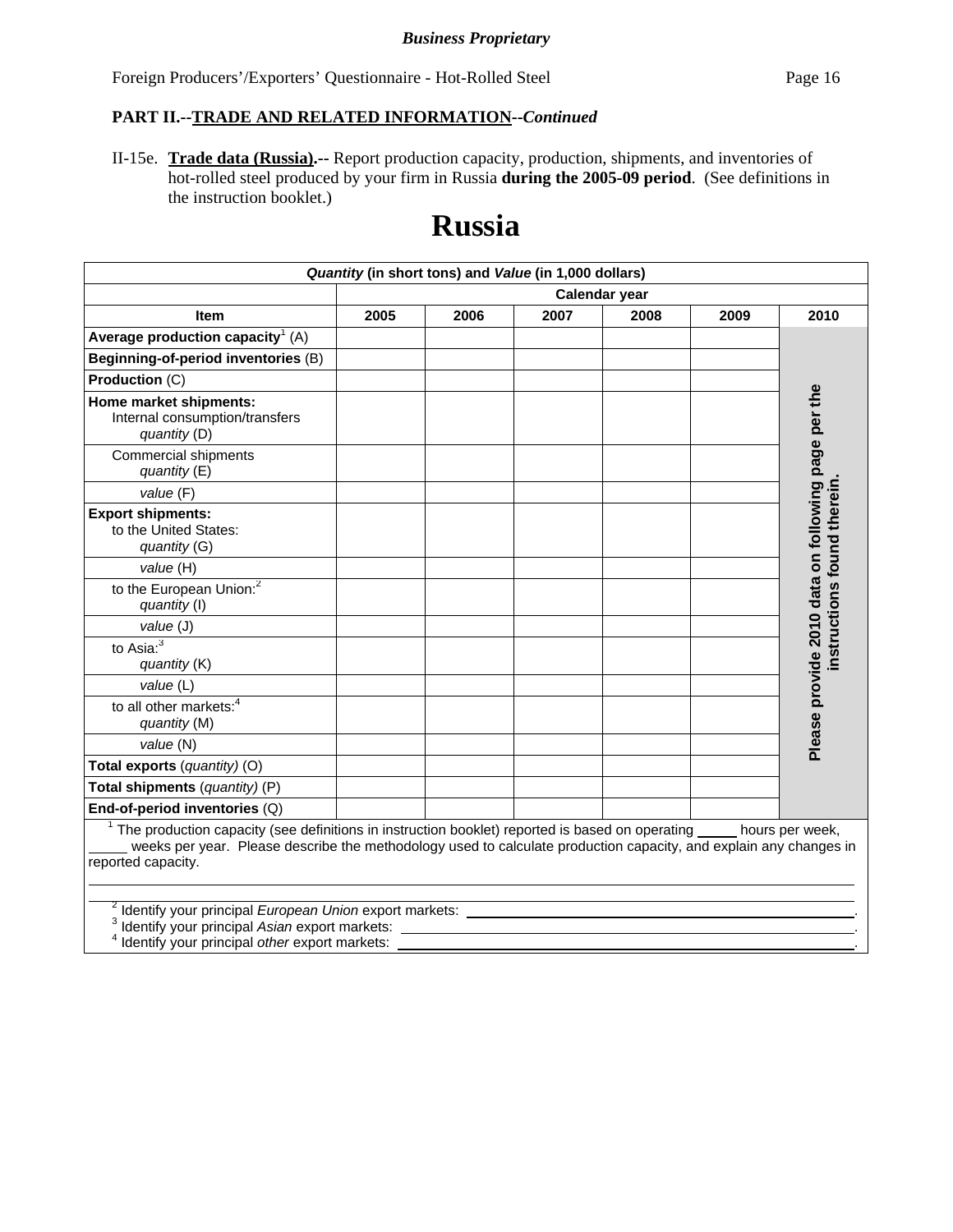### **PART II.--TRADE AND RELATED INFORMATION--***Continued*

II-15f. **Trade data (Russia).--** Report production capacity, production, shipments, and inventories of hot-rolled steel produced by your firm in Russia **during 2010**. (See definitions in the instruction booklet.)

# **Russia**

|                                                                                                                                                                                                                                                                                                                                                                                                                                                                                                                                |      |      | Quantity (in short tons) and Value (in 1,000 dollars) |                                                                                                    |      |      |
|--------------------------------------------------------------------------------------------------------------------------------------------------------------------------------------------------------------------------------------------------------------------------------------------------------------------------------------------------------------------------------------------------------------------------------------------------------------------------------------------------------------------------------|------|------|-------------------------------------------------------|----------------------------------------------------------------------------------------------------|------|------|
|                                                                                                                                                                                                                                                                                                                                                                                                                                                                                                                                |      |      | Calendar year                                         |                                                                                                    |      |      |
| <b>Item</b>                                                                                                                                                                                                                                                                                                                                                                                                                                                                                                                    | 2005 | 2006 | 2007                                                  | 2008                                                                                               | 2009 | 2010 |
| Average production capacity <sup>1</sup> (A)                                                                                                                                                                                                                                                                                                                                                                                                                                                                                   |      |      |                                                       |                                                                                                    |      |      |
| Beginning-of-period inventories (B)                                                                                                                                                                                                                                                                                                                                                                                                                                                                                            |      |      |                                                       |                                                                                                    |      |      |
| Production <sup>2</sup> (C)                                                                                                                                                                                                                                                                                                                                                                                                                                                                                                    |      |      |                                                       |                                                                                                    |      |      |
| Home market shipments:<br>Internal consumption/transfers<br>quantity (D)                                                                                                                                                                                                                                                                                                                                                                                                                                                       |      |      |                                                       |                                                                                                    |      |      |
| <b>Commercial shipments</b><br>quantity (E)                                                                                                                                                                                                                                                                                                                                                                                                                                                                                    |      |      |                                                       |                                                                                                    |      |      |
| value (F)                                                                                                                                                                                                                                                                                                                                                                                                                                                                                                                      |      |      |                                                       |                                                                                                    |      |      |
| <b>Export shipments:</b><br>to the United States: <sup>3</sup><br>quantity (G)                                                                                                                                                                                                                                                                                                                                                                                                                                                 |      |      |                                                       | Data for calendar year 2010 reported on this page should                                           |      |      |
| value (H)                                                                                                                                                                                                                                                                                                                                                                                                                                                                                                                      |      |      |                                                       | be submitted to the Commission separately in a<br>supplemental response. These data are due to the |      |      |
| to the European Union: <sup>4</sup><br>quantity (I)                                                                                                                                                                                                                                                                                                                                                                                                                                                                            |      |      |                                                       | Commission by no later than February 7, 2011.                                                      |      |      |
| value (J)                                                                                                                                                                                                                                                                                                                                                                                                                                                                                                                      |      |      |                                                       |                                                                                                    |      |      |
| to Asia: $\overline{5}$<br>quantity (K)                                                                                                                                                                                                                                                                                                                                                                                                                                                                                        |      |      |                                                       |                                                                                                    |      |      |
| value (L)                                                                                                                                                                                                                                                                                                                                                                                                                                                                                                                      |      |      |                                                       |                                                                                                    |      |      |
| to all other markets: <sup>6</sup><br>quantity (M)                                                                                                                                                                                                                                                                                                                                                                                                                                                                             |      |      |                                                       |                                                                                                    |      |      |
| value (N)                                                                                                                                                                                                                                                                                                                                                                                                                                                                                                                      |      |      |                                                       |                                                                                                    |      |      |
| Total exports (quantity) (O)                                                                                                                                                                                                                                                                                                                                                                                                                                                                                                   |      |      |                                                       |                                                                                                    |      |      |
| Total shipments (quantity) (P)                                                                                                                                                                                                                                                                                                                                                                                                                                                                                                 |      |      |                                                       |                                                                                                    |      |      |
| End-of-period inventories (Q)                                                                                                                                                                                                                                                                                                                                                                                                                                                                                                  |      |      |                                                       |                                                                                                    |      |      |
| $1$ The production capacity (see definitions in instruction booklet) reported is based on operating hours per week,<br>weeks per year. Please describe the methodology used to calculate production capacity, and explain any changes in<br>reported capacity.                                                                                                                                                                                                                                                                 |      |      |                                                       |                                                                                                    |      |      |
| <sup>2</sup> Please estimate the percentage of total production of hot-rolled steel in Russia accounted for by your firm's production<br>Percent<br>in 2010:<br><sup>3</sup> Please estimate the percentage of total exports to the United States of hot-rolled steel in Russia accounted for by your<br>firm's exports in 2010: Percent<br><sup>4</sup> Identify your principal European Union export markets:<br><sup>5</sup> Identify your principal Asian export markets:<br>Identify your principal other export markets: |      |      |                                                       |                                                                                                    |      |      |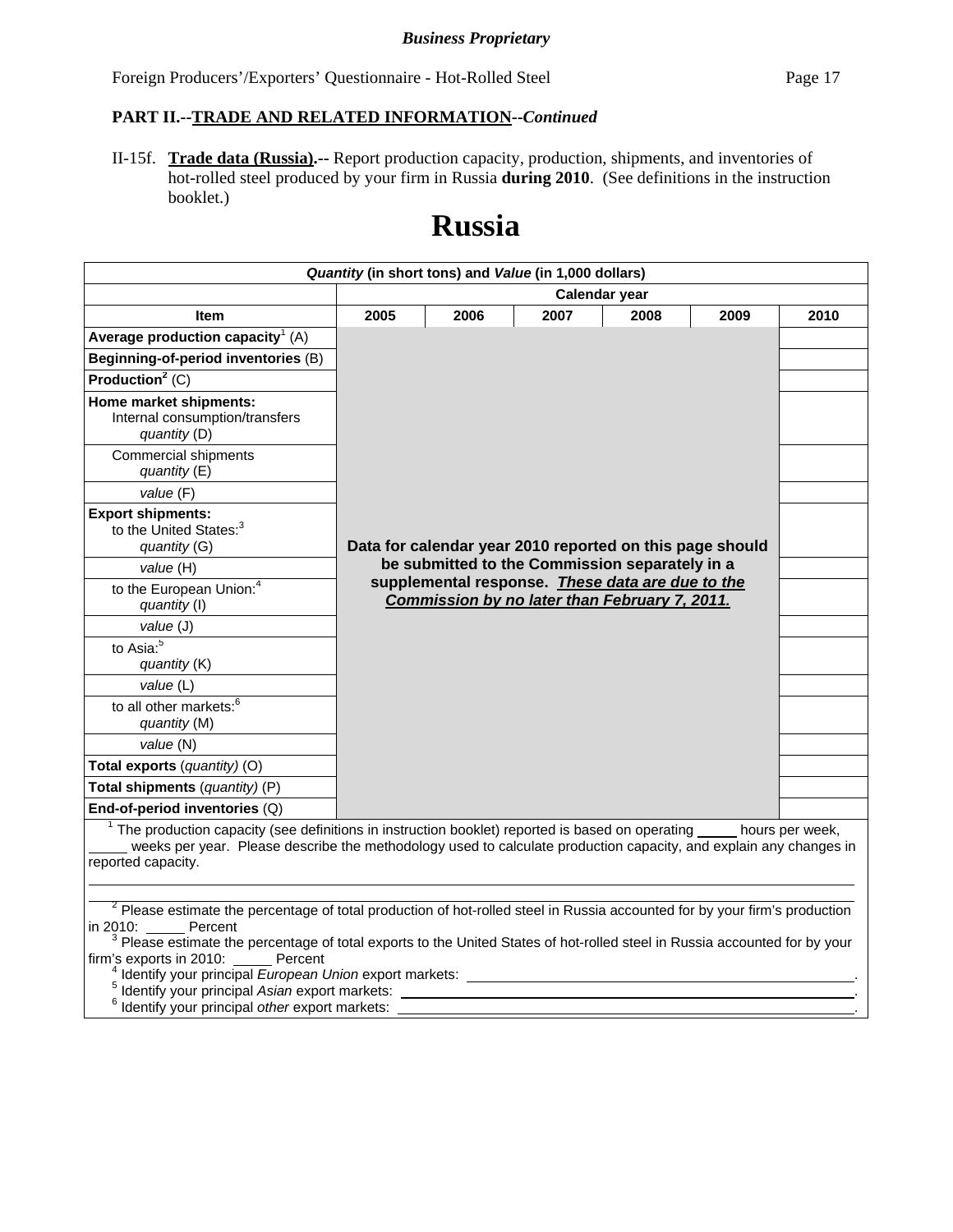### II-16. **Reconciliation of trade data.—**

 $\overline{a}$ 

(a) The quantities reported in question II-15 should reconcile as follows in each period (*i.e.*, in each column):

```
Reconciliation
B + C - D - E - G - I - K - M = Q Do these data reconcile? \Box Yes \Box No--Please
                                  explain:
```
(b) Further, the quantities reported for end-of-period inventories should equal the beginningof-period inventories reported in the subsequent calendar year (*i.e.*, line Q of year 2005 should equal line B of year 2006). Do these data reconcile for each adjacent calendar year?

| $\Box$ Yes. | $\Box$ No--Please explain: |
|-------------|----------------------------|
|-------------|----------------------------|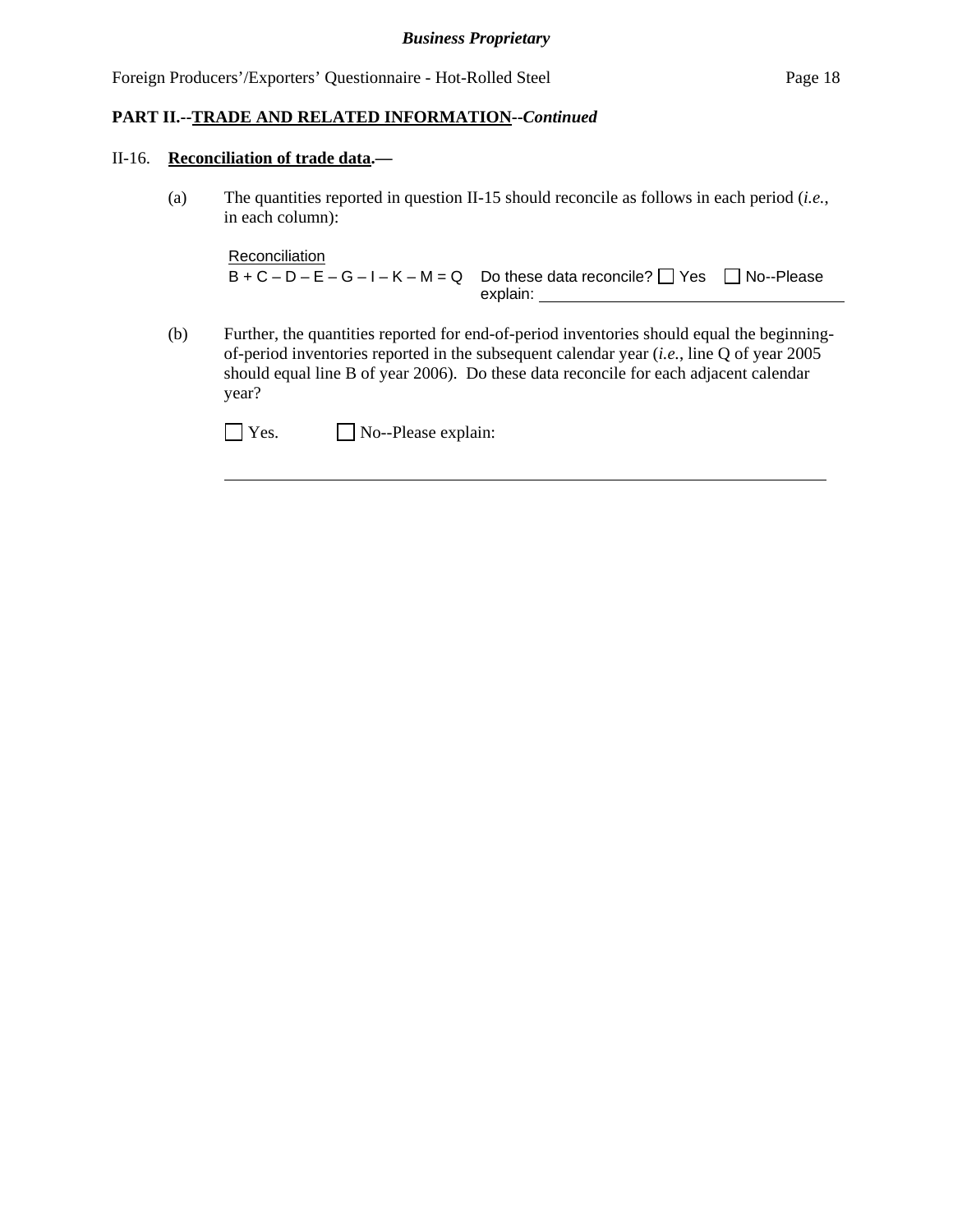### **PART III.--MARKET FACTORS**

Further information on this part of the questionnaire can be obtained from **Craig Thomsen** (202-205- 3226, craig.thomsen@usitc.gov).

III-1. Please identify the individual to be contacted regarding the confidential information requested in parts III.

Name and title:

Please indicate the manner by which Commission staff may contact the individual responsible for part III with questions regarding the submitted confidential information.

| $\cdot$ $\cdot$<br>E-mail. | Telephone: |
|----------------------------|------------|
| Fax:                       |            |

### III-2. **Raw material pricing.--**

- (a) What are the major raw materials used by your firm in the production of hot-rolled steel since 2005? If this has changed since 2005, please note when the change(s) occurred.
- (b) What is the typical contract length for the raw materials that you purchase?

| Has this changed since 2005?<br>(c) |
|-------------------------------------|
|-------------------------------------|

No Section Yes -- How has it changed and what effect has it had on your purchasing patterns of these raw materials (e.g., availability of material, price levels, etc.)?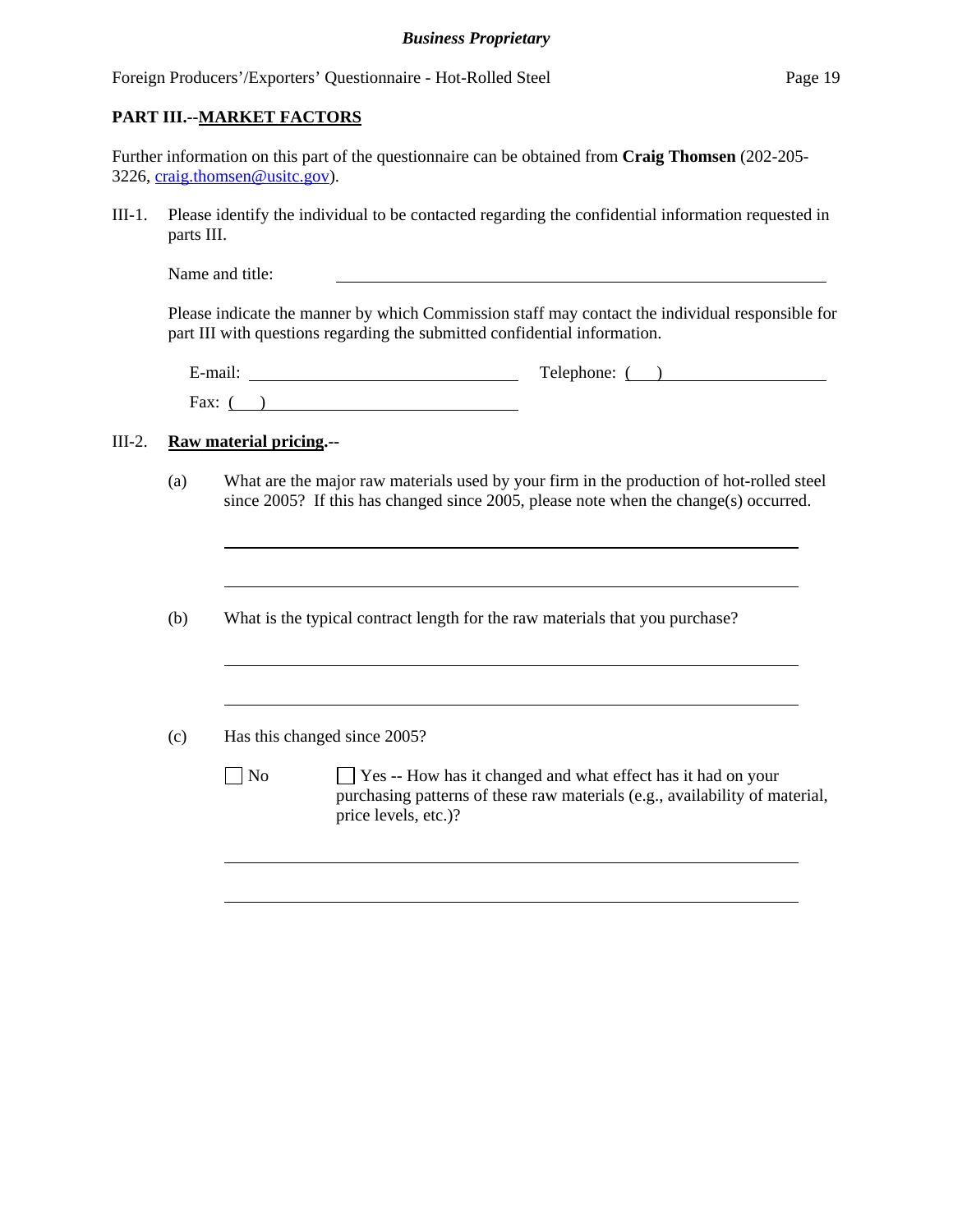III-3. **Contract versus spot.--**Approximately what share of your firm's sales of hot-rolled steel to U.S. customers in 2010 was on a (1) long-term contract basis (multiple deliveries for more than 12 months), (2) short-term contract basis (multiple deliveries up to 12 months), and (3) spot sales basis (for a single delivery)?

|        |     | Type of sale                                                                                                                                                                                                                     | Share of sales (percent) |              |                |  |
|--------|-----|----------------------------------------------------------------------------------------------------------------------------------------------------------------------------------------------------------------------------------|--------------------------|--------------|----------------|--|
|        |     | Long-term contracts                                                                                                                                                                                                              |                          |              |                |  |
|        |     | Short-term contracts                                                                                                                                                                                                             |                          |              |                |  |
|        |     | Spot sales                                                                                                                                                                                                                       |                          |              |                |  |
| III-4. |     | Long-term contact provisions.--If you sell hot-rolled steel to U.S. customers on a long-term<br>contract basis, please answer the following questions with respect to provisions of a typical long-<br>term contract.            |                          |              |                |  |
|        | (a) | What is the average duration of a contract?                                                                                                                                                                                      |                          |              |                |  |
|        | (b) | Can prices be renegotiated during the contract period?                                                                                                                                                                           |                          | Yes          | No             |  |
|        | (c) | Does the contract fix quantity, price, or both? $\Box$ Quantity                                                                                                                                                                  |                          | $\Box$ Price | <b>Both</b>    |  |
|        | (d) | Does the contract have a meet or release provision?                                                                                                                                                                              |                          | Yes          | No             |  |
| III-5. |     | <b>Short-term contract provisions.--If you sell hot-rolled steel to U.S. customers on a short-term</b><br>contract basis, please answer the following questions with respect to provisions of a typical short-<br>term contract. |                          |              |                |  |
|        | (a) | What is the average duration of a contract?                                                                                                                                                                                      |                          |              |                |  |
|        | (b) | Can prices be renegotiated during the contract period?                                                                                                                                                                           |                          | Yes          | No             |  |
|        | (c) | Does the contract fix quantity, price, or both? $\Box$ Quantity                                                                                                                                                                  |                          | Price        | <b>Both</b>    |  |
|        | (d) | Does the contract have a meet or release provision?                                                                                                                                                                              |                          | Yes          | N <sub>o</sub> |  |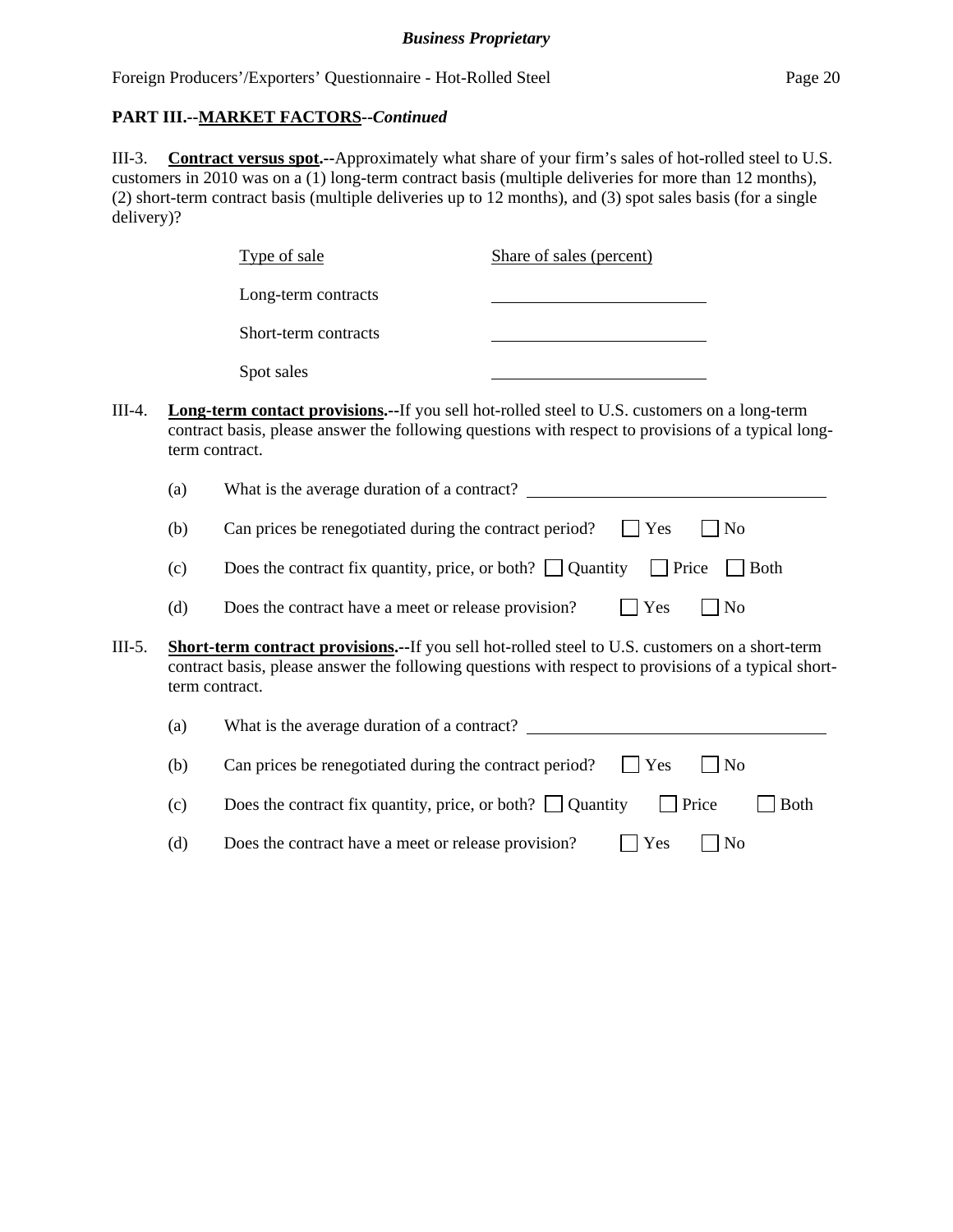$\overline{a}$ 

 $\overline{a}$ 

III-6. **Lead times.--**What is the average lead time for hot-rolled steel to U.S. customers between a customer's order and the date of delivery for your firm's sales of hot-rolled steel?

|                   | Source | Share of sales in 2010 | Lead time |
|-------------------|--------|------------------------|-----------|
| From inventory    |        |                        |           |
| Produced to order |        |                        |           |
| Total             |        | 100%                   |           |

III-7. **Raw materials.--**To what extent have changes in the prices of raw materials affected your firm's selling prices for hot-rolled steel since 2005? Also discuss any anticipated changes in your raw material costs.

III-8. **Changes in factors affecting supply.--**Have any changes occurred in any other factors affecting supply (e.g., changes in availability or prices of energy or labor; transportation conditions; production capacity and/or methods of production; technology; export markets; or alternative production opportunities) that affected the availability in the U.S. or other markets of hot-rolled steel produced in Brazil, Japan, and/or Russia since 2005?

No **Yes-- Please describe.**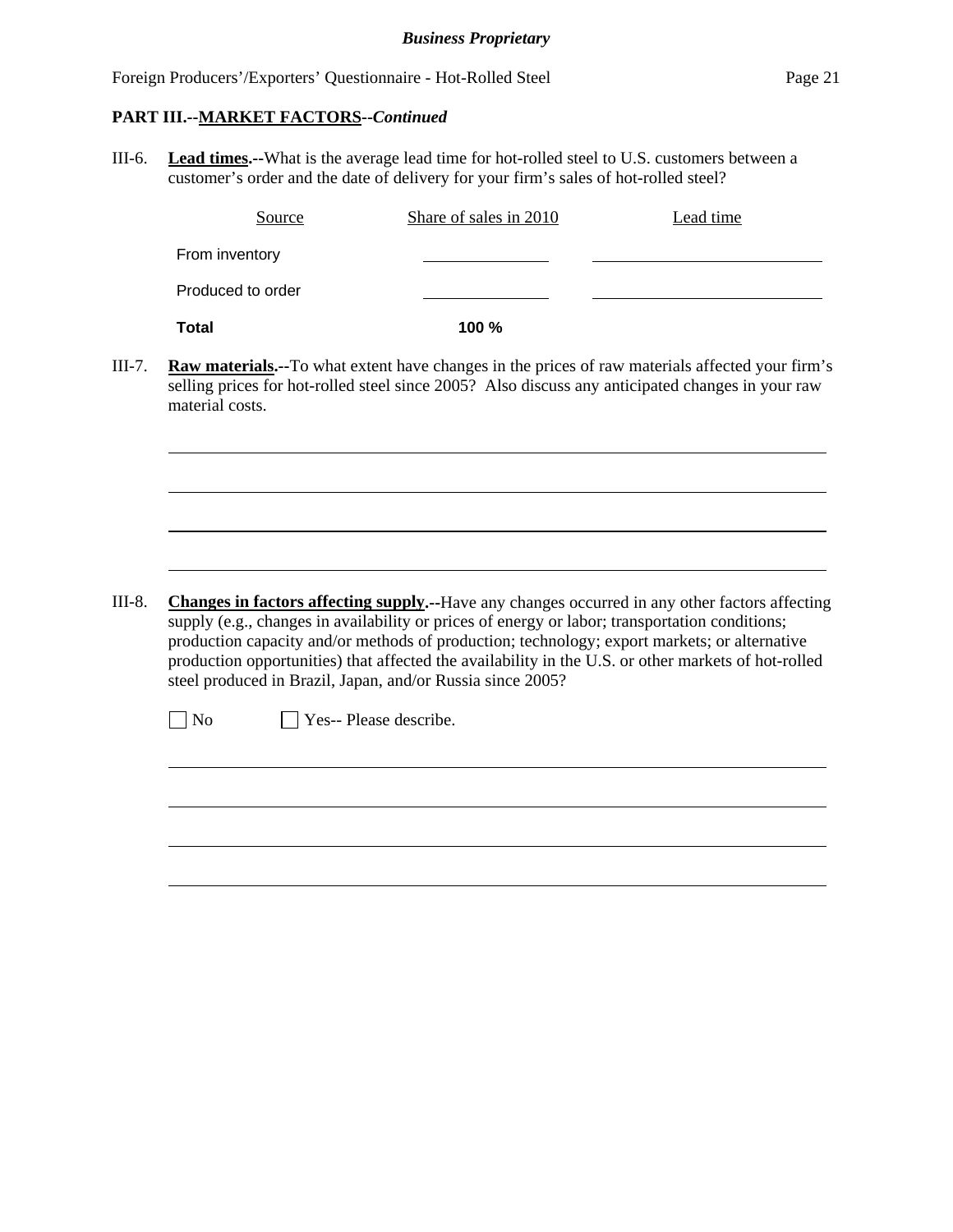| Foreign Producers'/Exporters' Questionnaire - Hot-Rolled Steel<br>Page 22 |
|---------------------------------------------------------------------------|
|---------------------------------------------------------------------------|

l

 $\overline{a}$ 

 $\overline{a}$ 

#### III-9. **Availability of SUBJECT import supply.--**

- (a) Do you anticipate any changes in terms of the availability of Brazil, Japan, and Russiaproduced hot-rolled steel in the U.S. market in the future?
	- Increase No change Decrease
		-
- (b) If you anticipate changes in supply, please identify the changes, including the time period and the impact of such changes on shipment volumes and prices.
- III-10. **Product shifting.--**Describe how easily your firm can shift its sales of hot-rolled steel between the U.S. market and alternative country markets. In your discussion, please describe any contracts, other sales arrangements, or other constraints (including any third-country trade barriers such as tariffs, quotas, or other non-tariff barriers) that would prevent or retard your firm from shifting hot-rolled steel between the U.S. and alternative country markets within a 12-month period.

III-11. **Product changes.—**(a) Is the product range, product mix, or marketing of hot-rolled steel in your home market different from that of hot-rolled steel for export to the United States or to thirdcountry markets?

| $\Box$ No | $\Box$ Yes—Please explain. |
|-----------|----------------------------|
|-----------|----------------------------|

 (b) Have there been any significant changes in the product range, product mix, or marketing of hot-rolled steel in your home market, for export to the United States, or for export to thirdcountry markets since 2005?

No **Yes--Please describe.**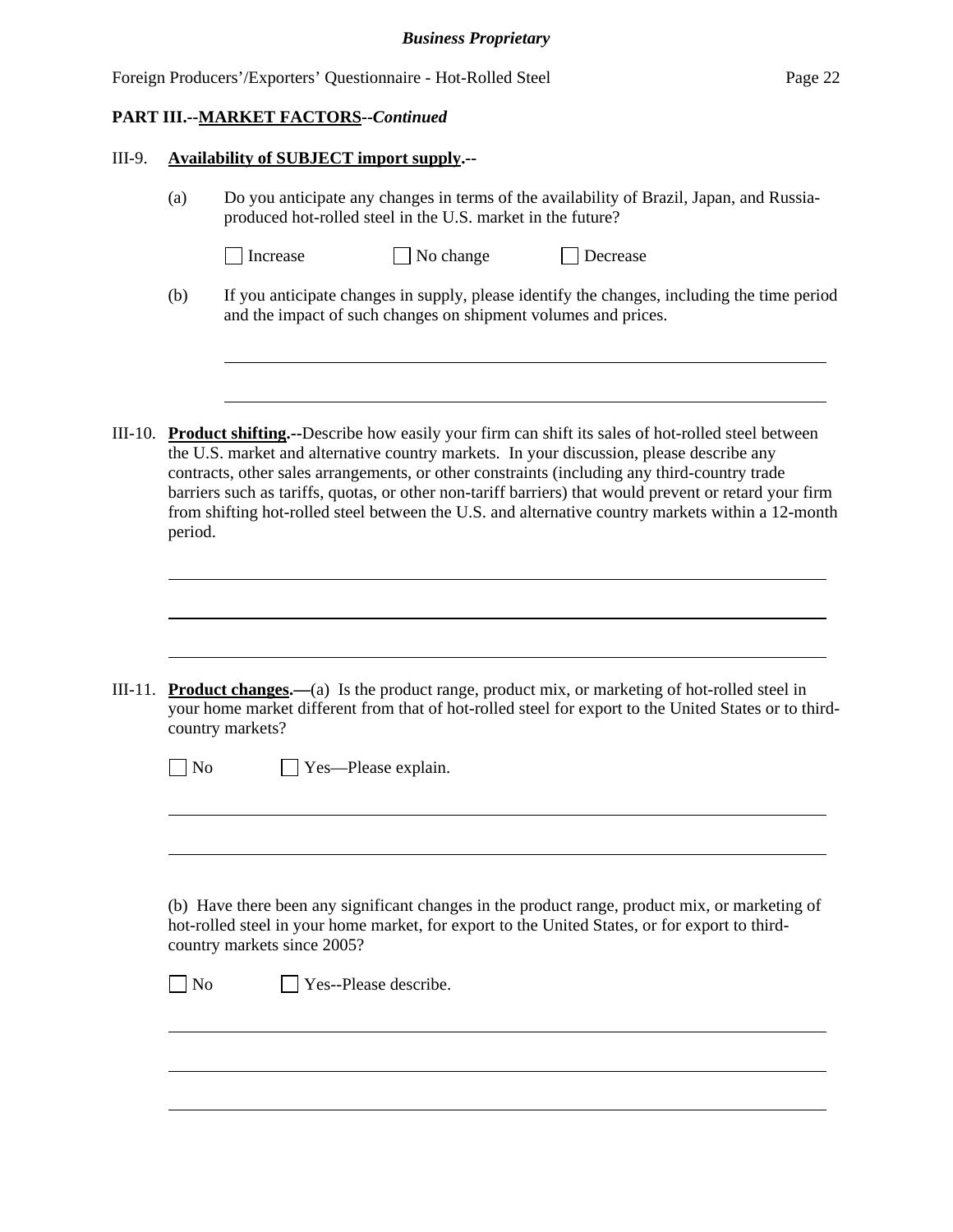$\overline{a}$ 

III-12. **Anticipated product changes.--**Do you anticipate changes in the product range, product mix, or marketing of hot-rolled steel in your home market, for exports to the United States, or for exports to third-country markets?

| $\Box$ No | $\Box$ Yes--Please explain. |
|-----------|-----------------------------|
|-----------|-----------------------------|

III-13. **Substitutes.--**Are there any nonsubject products that may be substituted for hot-rolled steel?

No Yes—Please fill in the following table.

|    | <b>Substitute product</b> | <b>Description of applications</b><br>and end uses in which this<br>substitute can be used | Have changes in the prices of this<br>substitute affected the price of hot-rolled<br>steel since January 1, 2005 |
|----|---------------------------|--------------------------------------------------------------------------------------------|------------------------------------------------------------------------------------------------------------------|
| 1. |                           |                                                                                            | $\Box$ Yes—Please explain.<br>$\Box$ No                                                                          |
| 2. |                           |                                                                                            | N <sub>0</sub><br>$\Box$ Yes--Please explain.                                                                    |
| 3. |                           |                                                                                            | $\overline{N}$<br>$\blacksquare$ Yes--Please explain.                                                            |
| 4. |                           |                                                                                            | N <sub>0</sub><br>$\blacksquare$ Yes--Please explain.                                                            |
|    |                           |                                                                                            |                                                                                                                  |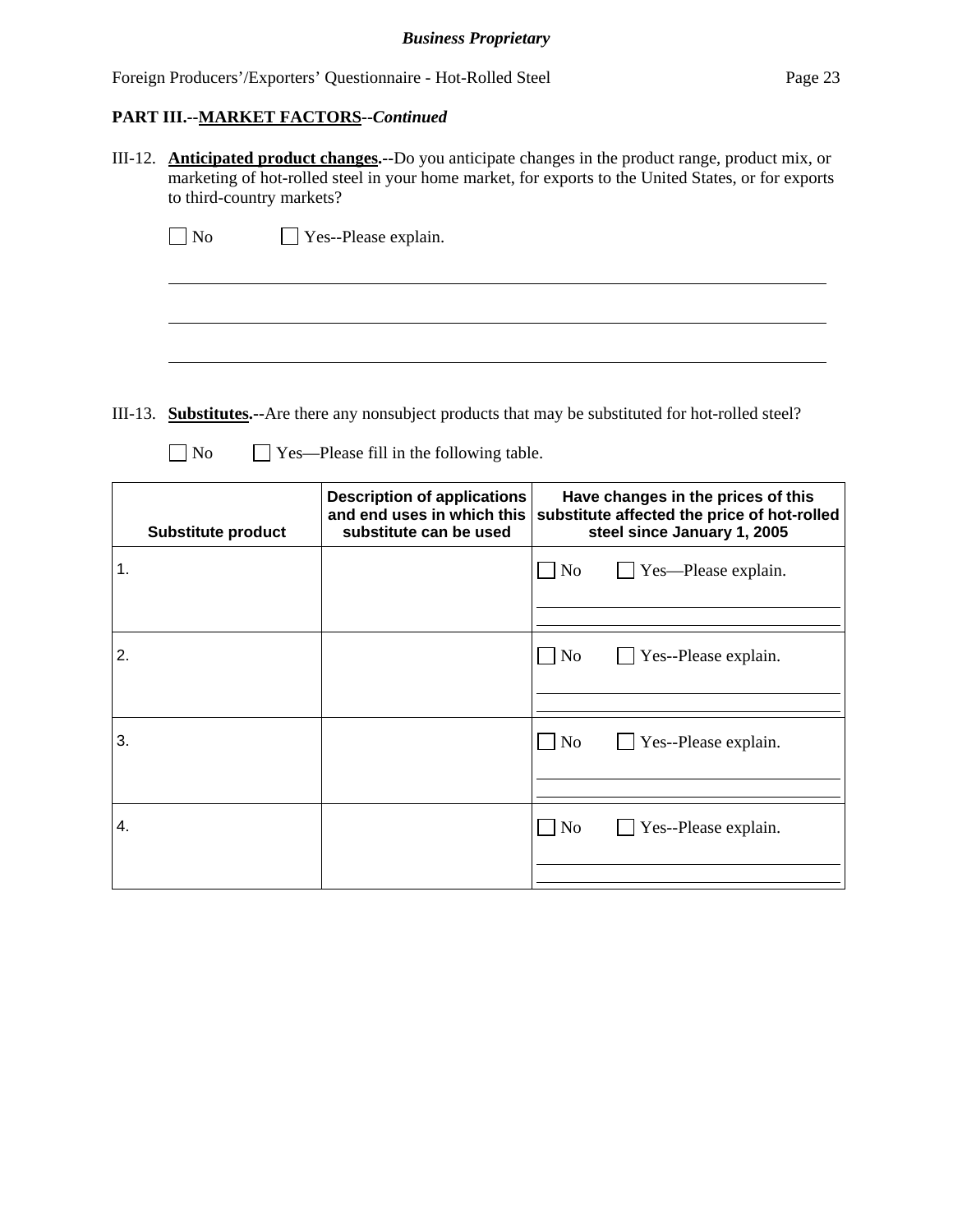|           |           | III-14. Changes in substitutes.--Have there been any changes in the number or types of products that<br>can be substituted for hot-rolled steel since 2005?                                                                                                                    |
|-----------|-----------|--------------------------------------------------------------------------------------------------------------------------------------------------------------------------------------------------------------------------------------------------------------------------------|
|           | $\n  o$   | Yes--Please explain.                                                                                                                                                                                                                                                           |
|           |           |                                                                                                                                                                                                                                                                                |
|           |           |                                                                                                                                                                                                                                                                                |
|           |           |                                                                                                                                                                                                                                                                                |
| $III-15.$ |           | <b>Anticipated changes in substitutes.</b> --Do you anticipate any changes in terms of the<br>substitutability of other products for hot-rolled steel?                                                                                                                         |
|           | $\neg$ No | Yes--Please describe.                                                                                                                                                                                                                                                          |
|           |           |                                                                                                                                                                                                                                                                                |
|           |           |                                                                                                                                                                                                                                                                                |
|           |           | III-16. <b>Interchangeability.</b> --Is the hot-rolled steel produced by your firm and sold in its home market<br>interchangeable (i.e., can be used in the same applications) with your firm's hot-rolled steel sold<br>to the United States and/or to third-country markets? |
|           | Yes       | No--Identify the market(s) and any differences in the products.                                                                                                                                                                                                                |
|           |           |                                                                                                                                                                                                                                                                                |
|           |           |                                                                                                                                                                                                                                                                                |
|           |           | III-17. End uses.--Describe the end uses of the hot-rolled steel that you manufacture and sell to your<br>home market. If these end uses differ from those of the hot-rolled steel you sell to the U.S.<br>market or to third-country markets, explain.                        |
|           |           |                                                                                                                                                                                                                                                                                |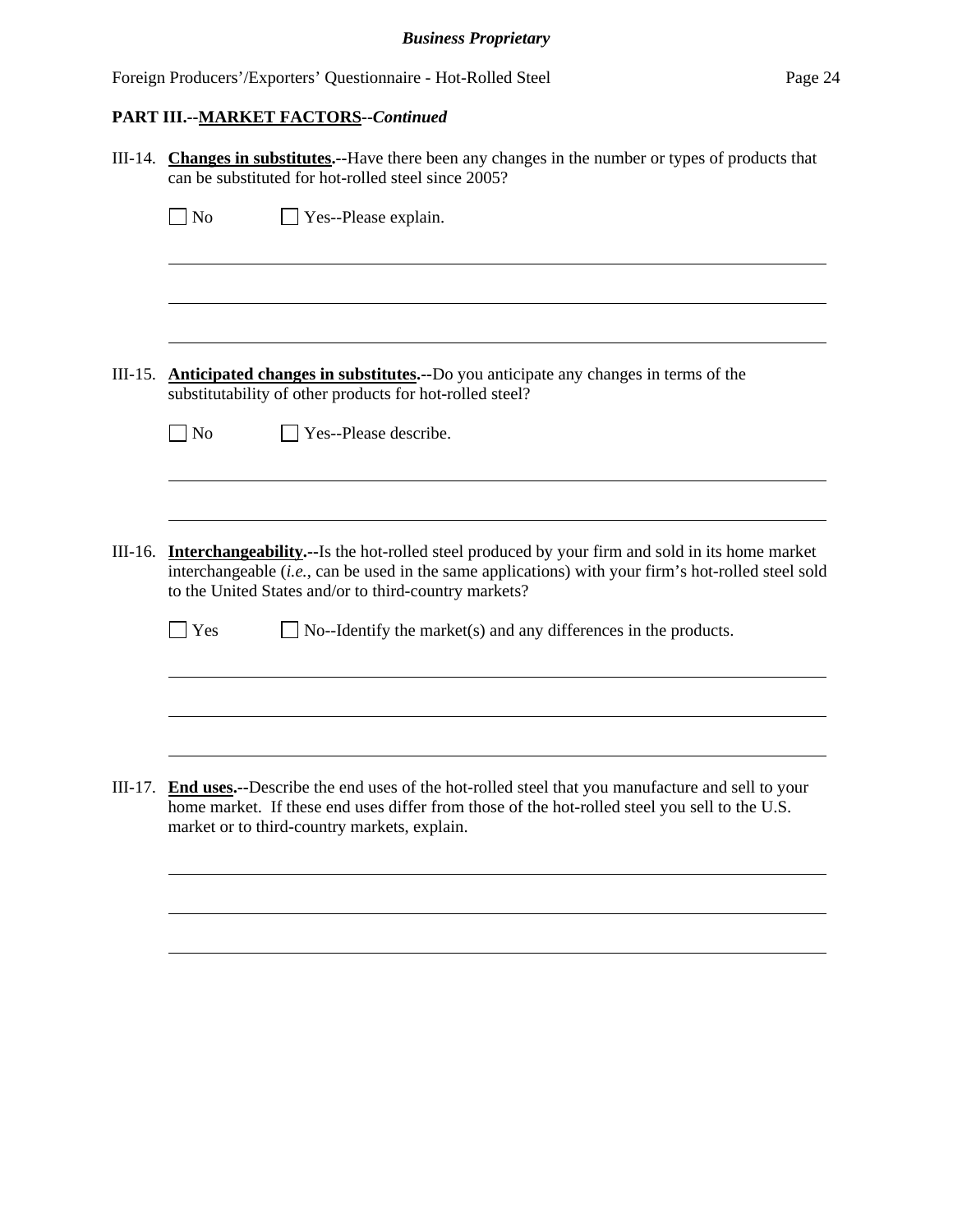|           | III-18. Changes in end uses.--Have there been any changes in the end uses of hot-rolled steel since<br>2005?                                                                                                                                                                                              |
|-----------|-----------------------------------------------------------------------------------------------------------------------------------------------------------------------------------------------------------------------------------------------------------------------------------------------------------|
|           | $\Box$ No<br>Yes--Please describe.                                                                                                                                                                                                                                                                        |
|           |                                                                                                                                                                                                                                                                                                           |
|           |                                                                                                                                                                                                                                                                                                           |
| $III-19.$ | Anticipated changes in end uses.--Do you anticipate any changes in terms of the end uses of<br>hot-rolled steel?                                                                                                                                                                                          |
|           | Yes--Please describe.<br>$\Box$ No                                                                                                                                                                                                                                                                        |
|           |                                                                                                                                                                                                                                                                                                           |
|           |                                                                                                                                                                                                                                                                                                           |
| III-20.   | <b>Demand trends.</b> --How has the demand for hot-rolled steel changed since January 1, 2005? What<br>principal factors affect changes in demand? If your answer differs for specific markets outside<br>the United States (i.e., specific regions, or developed v. developing markets), please specify. |
|           | No change<br>Fluctuated<br>Decreased<br>Increased                                                                                                                                                                                                                                                         |

|                                                                      | Increased | No change | Decreased | Fluctuated |
|----------------------------------------------------------------------|-----------|-----------|-----------|------------|
| Demand in:<br>Your home market<br>The United States<br>Other markets |           |           |           |            |
|                                                                      |           |           |           |            |
|                                                                      |           |           |           |            |